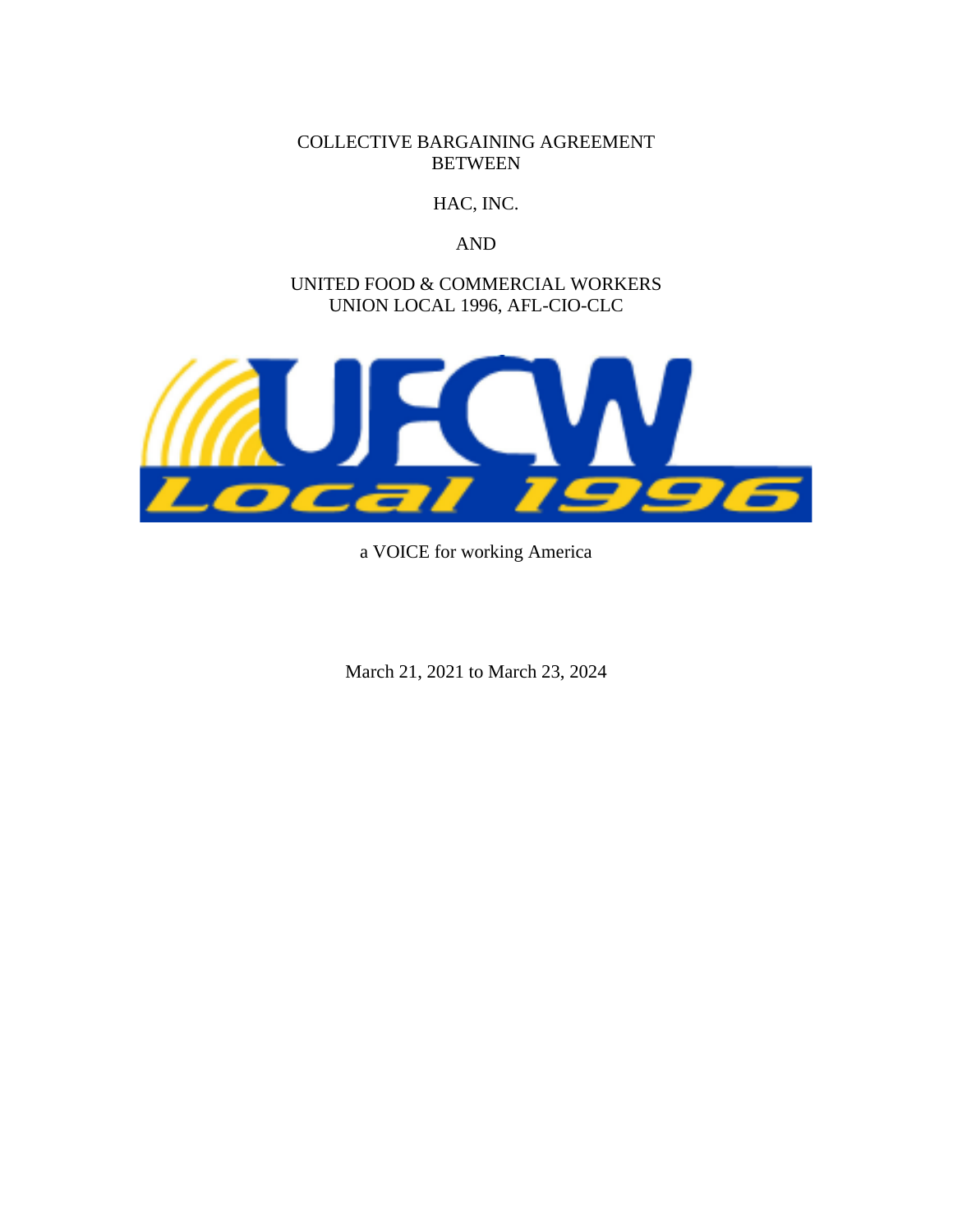## **INDEX**

# **Contents**

| ARTICLE 19 - FULL-TIME EMPLOYEES/PART-TIME EMPLOYEES  14 |
|----------------------------------------------------------|
|                                                          |
|                                                          |
|                                                          |
|                                                          |
|                                                          |
|                                                          |
|                                                          |
|                                                          |
|                                                          |
|                                                          |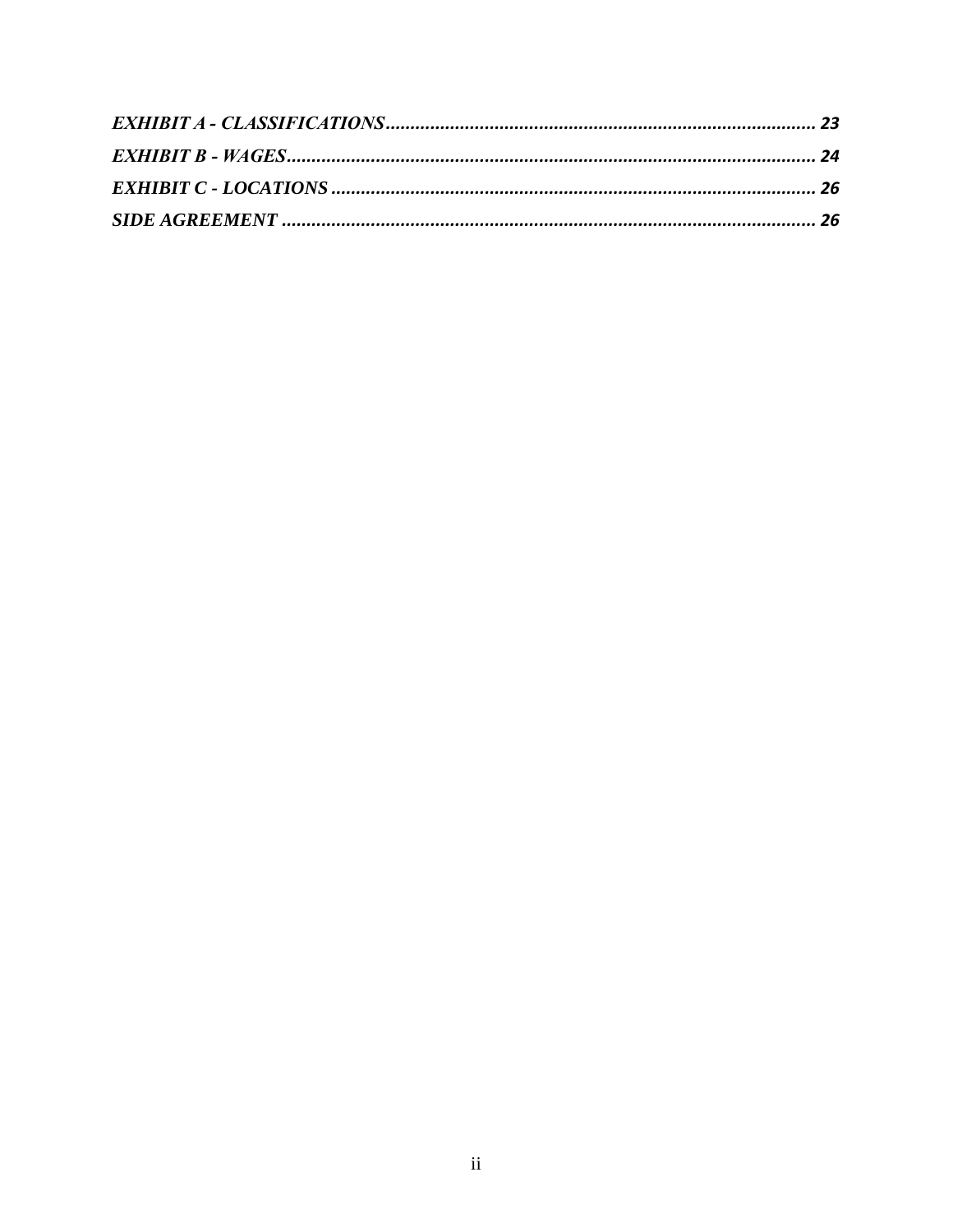### AGREEMENT

<span id="page-3-0"></span>This Agreement made and entered into by and between HAC, Inc., for its stores listed in Exhibit C attached hereto, hereinafter referred to as the Employer, and United Food and Commercial Workers Union, Local 1996, chartered by United Food and Commercial Workers International Union, hereinafter referred to as the Union, wherein provisions herein are set forth.

SUCCESSORSHIP: In the event of a transfer, sale or assignment of any store or stores, the Union shall be notified expediently, and in advance, of such action. The Employer will advise a prospective buyer of the existence of the collective bargaining agreement and request that the buyer retain all current employees and maintain the wages, benefits and conditions constituting the agreement.

### ARTICLE 1 – INTENT AND PURPOSE

<span id="page-3-1"></span>1.1 The Employer and the Union each represents that the purpose and the intent of this Agreement is to promote cooperation and harmony, to recognize mutual interest, to provide a channel through which information and problems may be transmitted from one to the other and to govern the relationship between the Union and the Employer, to promote efficiency and service and to set forth herein the basic agreement covering rates of pay, hours of work and conditions of employment.

## ARTICLE 2 – MANAGEMENT RIGHTS

<span id="page-3-2"></span>2.1 All rights and powers not expressly restricted or limited by terms of this Agreement shall remain vested in and may be exercised at the discretion of the Company. The Company reserves all functions of management not expressly restricted by this Agreement, including but not limited to, the right to discharge, suspend, and discipline for just cause, transfer or lay off employees because of lack of work, require employees to observe Company rules and regulations not in violation of the provisions of this Agreement, to decide the number and locations of its stores and other facilities, products to be handled, scheduling of hours worked, including the means and processes of retailing, to implement or modify reasonable work rules, providing the Company will not use these prerogatives or others retained by it for the purpose of discrimination against Union members as such. The failure of the Company to exercise such rights shall not constitute a waiver.

### ARTICLE 3 – NON-DISCRIMINATION

3.1 The Employer agrees not to discriminate against, interfere with, restrain or coerce any employee in the right to form, organize, join or work for the Union. The Employer and the Union agree not to discriminate against any employee in regards to race, creed, color, religion, national origin, sex, disability, veteran status, or age. Where the word "he" appears in this Agreement, the parties agree that it applies to both male and female employees.

### ARTICLE 4 – NO STRIKES OR LOCKOUTS

<span id="page-3-3"></span>4.1 During the term hereof, the Union agrees there shall be no strikes, or any other interference with, or interruption of, the normal conditions of the Employer's business by the Union or its members. The Employer agrees there shall be no lockout.

4.2 No employee shall be required to cross a picket line when his health and/or safety would be endangered.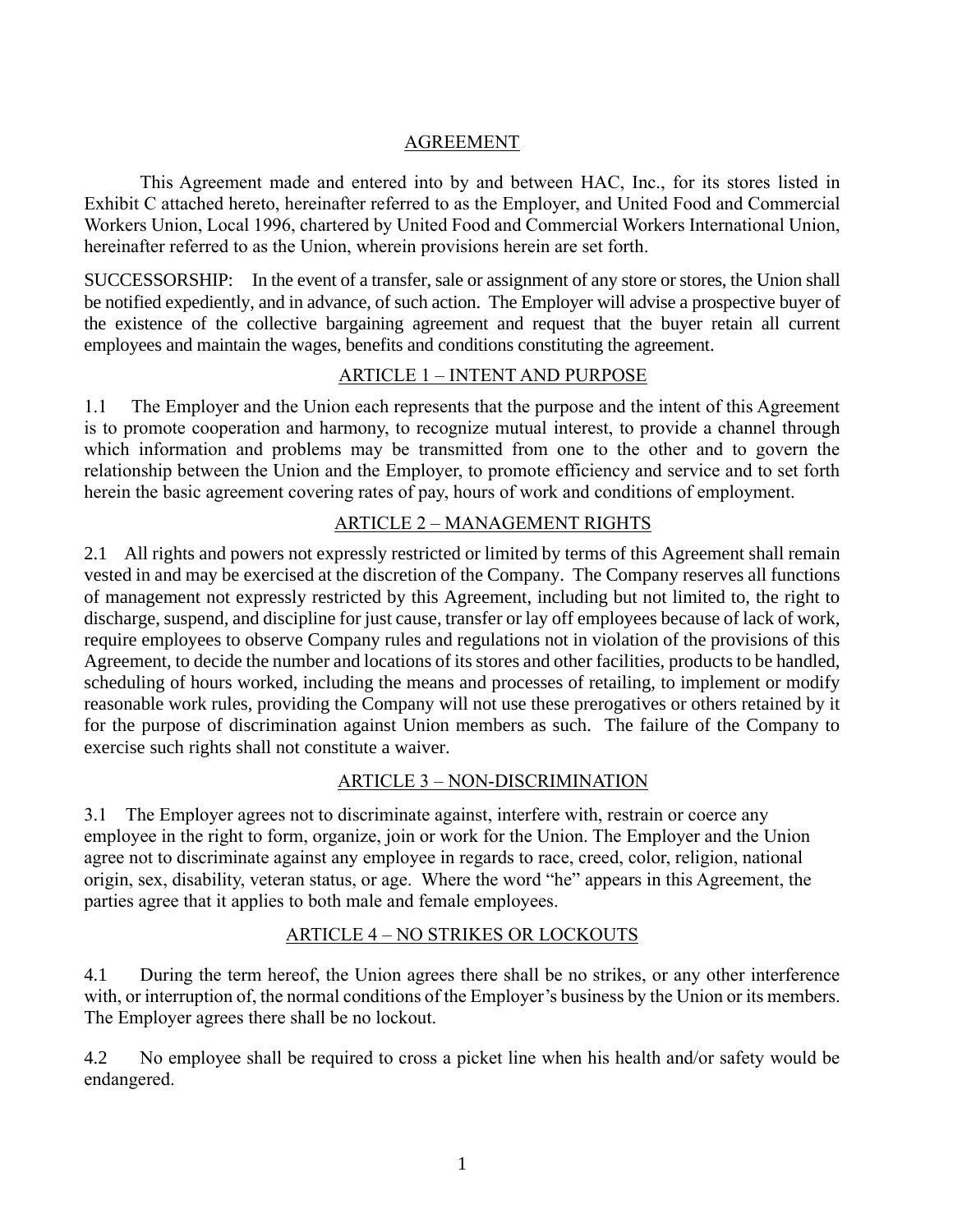#### ARTICLE 5 – COVERAGE

<span id="page-4-0"></span>5.1 The Employer hereby recognizes the Union as the sole and exclusive bargaining agent for all employees classified as a clerk and all persons employed in the job classifications listed on Exhibit A hereto in the retail establishments listed on Exhibit C hereto, with respect to rates of pay, hours of work, and all other conditions of employment, excluding the Store Manager, the Assistant Store/Co-Manager(s), Department Managers, and all other supervisors as defined in the LMRA, as amended.

5.2 Supervisors, managerial employees, and Union representatives shall be instructed not to interfere with, restrain or coerce employees in the exercise of their Section 7 rights under the National Labor Relations Act to form, join, or assist labor organizations, or with respect to their rights to refrain from doing so. The Employer and Union shall, at all times during the organizing period refrain from the use of illegal intimidation, threats of reprisal, promises of benefits, discharge or threats of discharge of employees, or other conduct designed to intimidate or coerce employees to influence the decision by its employees whether to join or be represented by the Union.

#### ARTICLE 6 – CHECK OFF OF DUES

<span id="page-4-1"></span>6.1 The Employer agrees to deduct service fees in an amount equivalent to dues and initiation fees on a bi-weekly basis and remit to the Local bi-weekly from the pay of each employee who has voluntarily signed a properly approved Authorization Card. The Union shall officially, in writing, notify the Employer of the amount to be deducted, and if there is any change, notice of the change will be given to the Employer in writing.

6.2 It is understood that service fees equivalent to initiation fees shall be deducted from the next pay period of the employee so authorizing the deduction and thereafter service fees in an amount equivalent to union dues shall be deducted from the employees' pay bi-weekly, provided only that the total amount to be deducted shall not exceed four (4) weeks dues.

6.3 In the event no wages are then due the employee or are insufficient to cover the required deduction, the deduction for such week shall nevertheless be made from the first wages of adequate amount next due to the employee and thereupon transmitted to the Union.

6.4 The sums so deducted by the Employer shall be remitted on a bi-weekly basis to the Local Union. It is understood that the Employer's responsibility for the performance of this service is strictly limited to the delivery of such dues, initiation fees, and assessments to the Union and the Employer incurs no liability as the result of inadvertent failure to deduct the sum authorized for deduction by any employee. The Union will indemnify the Employer for all claims arising out of the Employer's compliance with the check off provision.

6.5 The Employer shall forward, bi-weekly, a copy of the amount deducted from the pay of each employee, to the President of the Union.

6.6 The Employer will make a deduction bi-weekly from employees who have signed an Active Ballot Club check-off card, and the money collected will be forwarded to the President on a bi-weekly basis.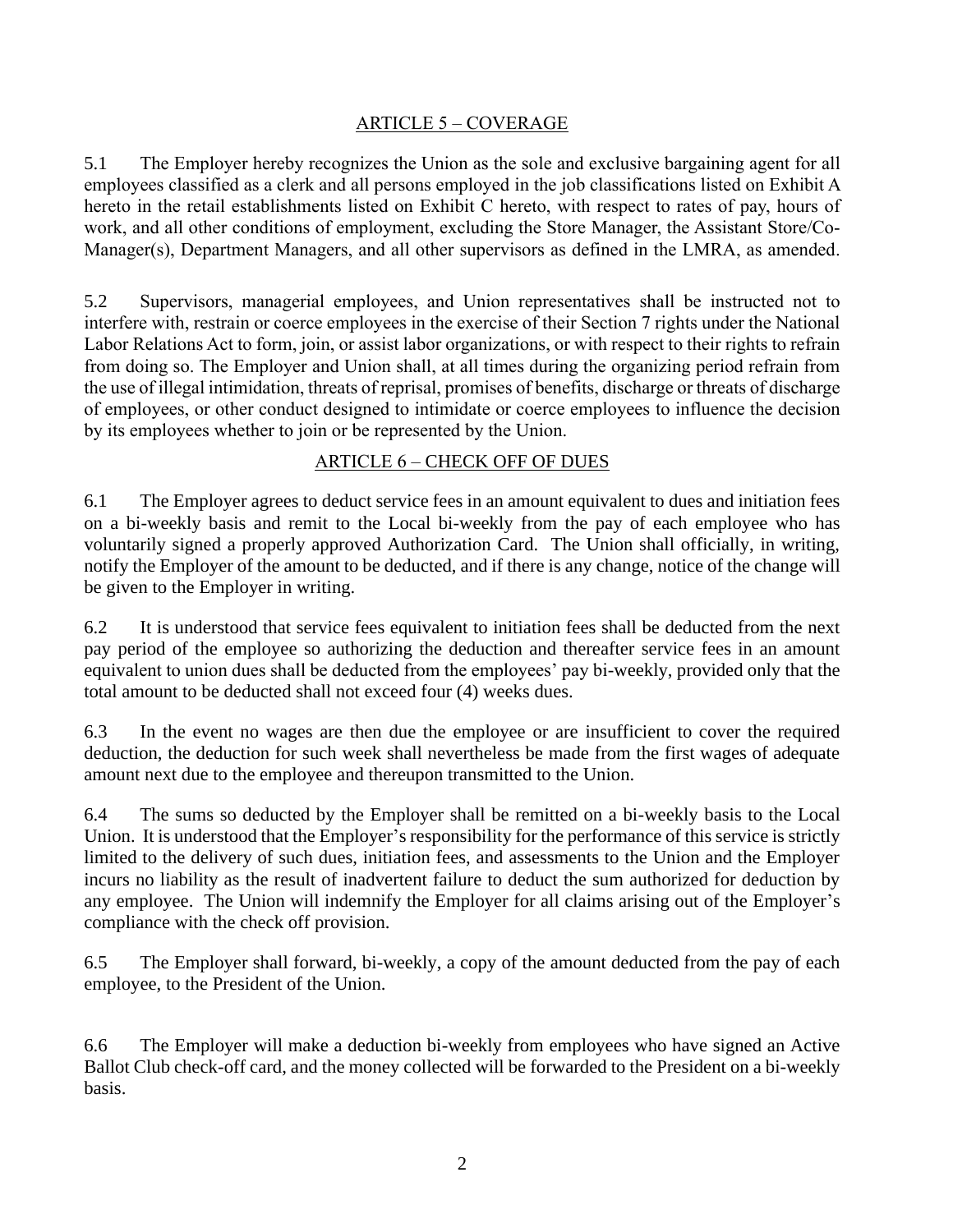6.7 The Union security proviso specified in 6.8 below is acknowledged by the Employer and the Union as presently inoperative because it is contrary to the statutes of the State of Georgia; however, should any Federal or State legislation hereafter legalize the operation of said union security proviso, the Employer and the Union agree that said proviso shall be put into effect as a part of this Agreement beginning upon the date permitted by such enabling legislation.

6.8 It shall be a condition of employment that all employees covered by this Agreement who are members of the Union in good standing on the effective date of this Agreement shall remain members in good standing, and those who are not members on the effective date of this Agreement shall, on the thirty-first (31st) day following the effective date of this Agreement, become and remain members in good standing in the Union. It shall also be a condition of employment that all employees covered by this Agreement and hired on or after its effective date shall, on the thirty-first  $(31<sup>st</sup>)$  day following the beginning of such employment, become and remain members in good standing in the Union. For the purpose of this paragraph 6.8 only, the effective date of this Agreement as referred to above shall be determined in accordance with the provisions of paragraph 6.7 above.

6.9 The employer will change from UDUE to UMEM on the employees pay stub.

6.10 The employer shall promptly notify the Union when bargaining unit employees are promoted out of the bargaining unit.

6.11 Local 1996 and its representatives are permitted to attend any New Hire Orientations.

## ARTICLE 7 – VACATIONS

<span id="page-5-0"></span>7.1 All employees shall be eligible for vacation in accordance with years of continuous service with the Employer at the following schedule:

18 Months of Service – 1 Week 5 Years of Service – 2 Weeks 10 Years of Service – 3 Weeks 20 Years of Service – 4 Weeks

Provided, however, that for calendar year 2014, no employee shall have more than two (2) weeks' vacation. Provided further, that for calendar year 2015, no employee shall have more than three (3) weeks' vacation.

7.2 After qualifying for their first one (1) week vacation, an employee will qualify for future one (1) week vacation as of January 1. After an employee qualifies for additional weeks of vacation as outlined above, they shall become eligible for those additional weeks as of January 1. An employee who qualifies for a vacation, or an additional week of vacation during any calendar year must take their vacation entitlement before the end of that calendar year, except as provided in 7.8.

7.3 Full-time employees will be paid their straight-time earnings for their basic workweek forty (40) hours as vacation pay.

7.4 Part-time employees will be paid a vacation week equal to the hours worked in the previous twelve (12) months divided by fifty-two (52).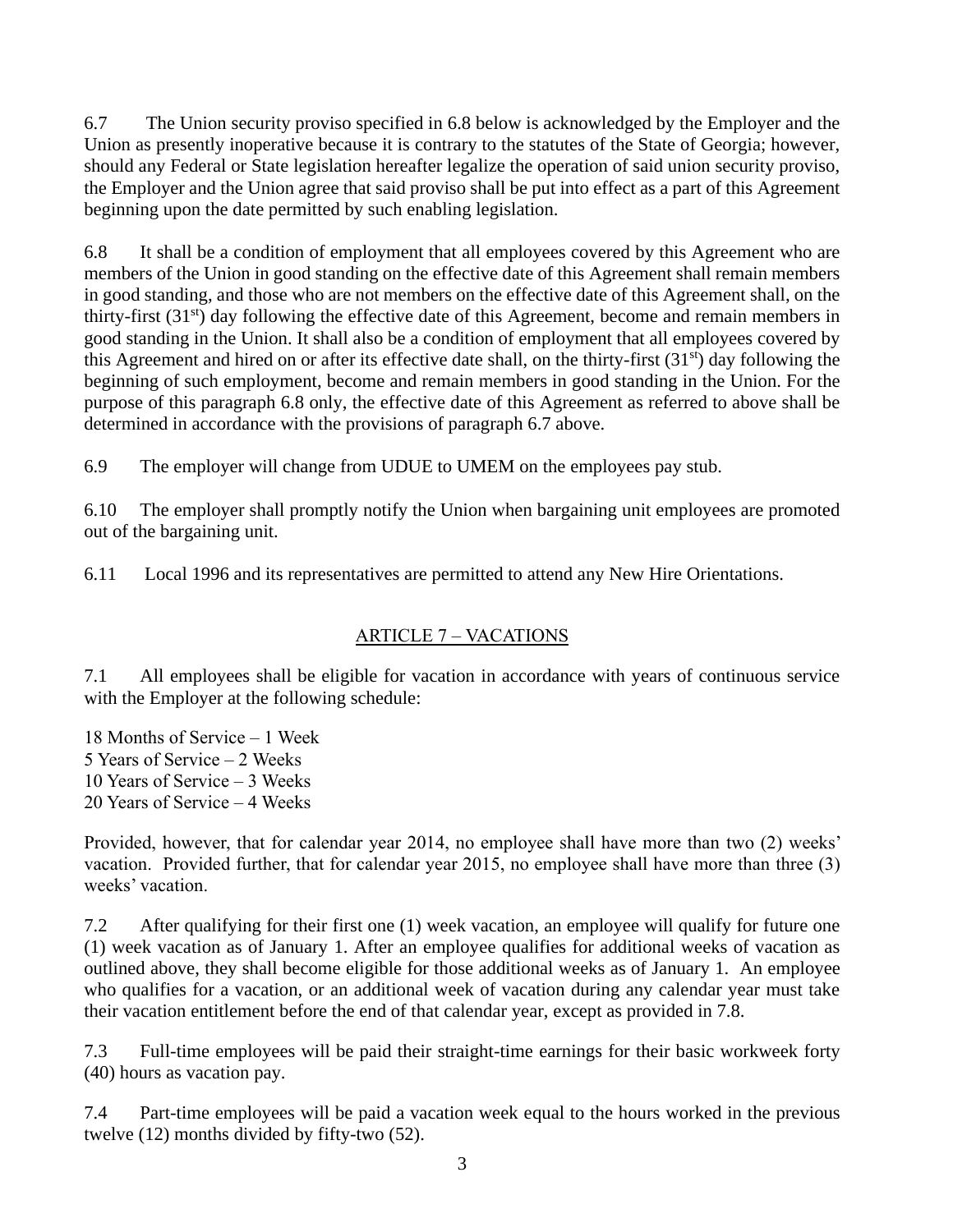7.5 During the first  $(1<sup>st</sup>)$  week in December, proceeding the upcoming calendar year, the Employer will issue each employee a vacation request form that will allow the employee to request a first  $(1<sup>st</sup>)$ or second  $(2<sup>nd</sup>)$  option for each week of vacation that the employee has earned. These forms are to be returned to the Employer by February 15<sup>th</sup> of each year. The Employer will post a chart in each store showing each employee and their agreed upon vacation dates by March 1<sup>st</sup> of each year. Employees who do not remit their vacation request by February 15<sup>th</sup> deadline will be scheduled vacation on a first come, first serve basis. Employees who request vacation by full week will be considered first by seniority.

7.6 An Employee transferring from one store to another store will keep their same vacation weeks unless the honoring of these weeks at the new location prevents the employer from meeting the needs of the business. If a change is required, the Employee and the Store Manager will meet and agree upon the new vacation weeks.

7.7 Employees with the oldest seniority dates in an individual store basis shall be given preference on vacation dates. The Employer retains the right to schedule vacations. However, once vacations are scheduled, they may not be changed without mutual written consent of the Employer and employee.

7.8 Employees shall not be given pay in lieu of a vacation unless mutually agreed among the Union, the employee, and the Employer. "Vacations must be scheduled in the calendar year, except where necessary. Vacations which fall due in November or December may be carried over to the first  $(1<sup>st</sup>)$  quarter of the year, if agreed to by the employee and the Employer. No vacation may be carried over unless the vacation falls due in November or December. Employees who have earned two (2) weeks' vacation may take one of those weeks a day at a time if approved by the Store Manager.

7.9 Leaves of absence other than FMLA will affect full-time employee vacation and vacation pay as follows:

Less than ninety (90) days no reduction

Ninety (90) to one-hundred-eighty (180) days reduced one-fourth

One-hundred-eighty (180) – two-hundred-seventy (270) days reduced one-half

Two-hundred-seventy (270) days or more no vacation

7.10 If vacation is not previously planned then at least one (1) week written notice must be given.

7.11 Vacation requests will not normally be approved for Thanksgiving week, and the seven days before Christmas.

## ARTICLE 8 – HOURS AND WORKING CONDITIONS

<span id="page-6-0"></span>8.1 No later than Friday 1 P.M. preceding each work week, the Employer will arrange and post on a suitable bulletin board in the store, a schedule of the employees' working hours for the following work week. Such schedules shall list all employees by first name, with their starting and finishing times and days off. No change shall be made to the schedule once it has been posted except for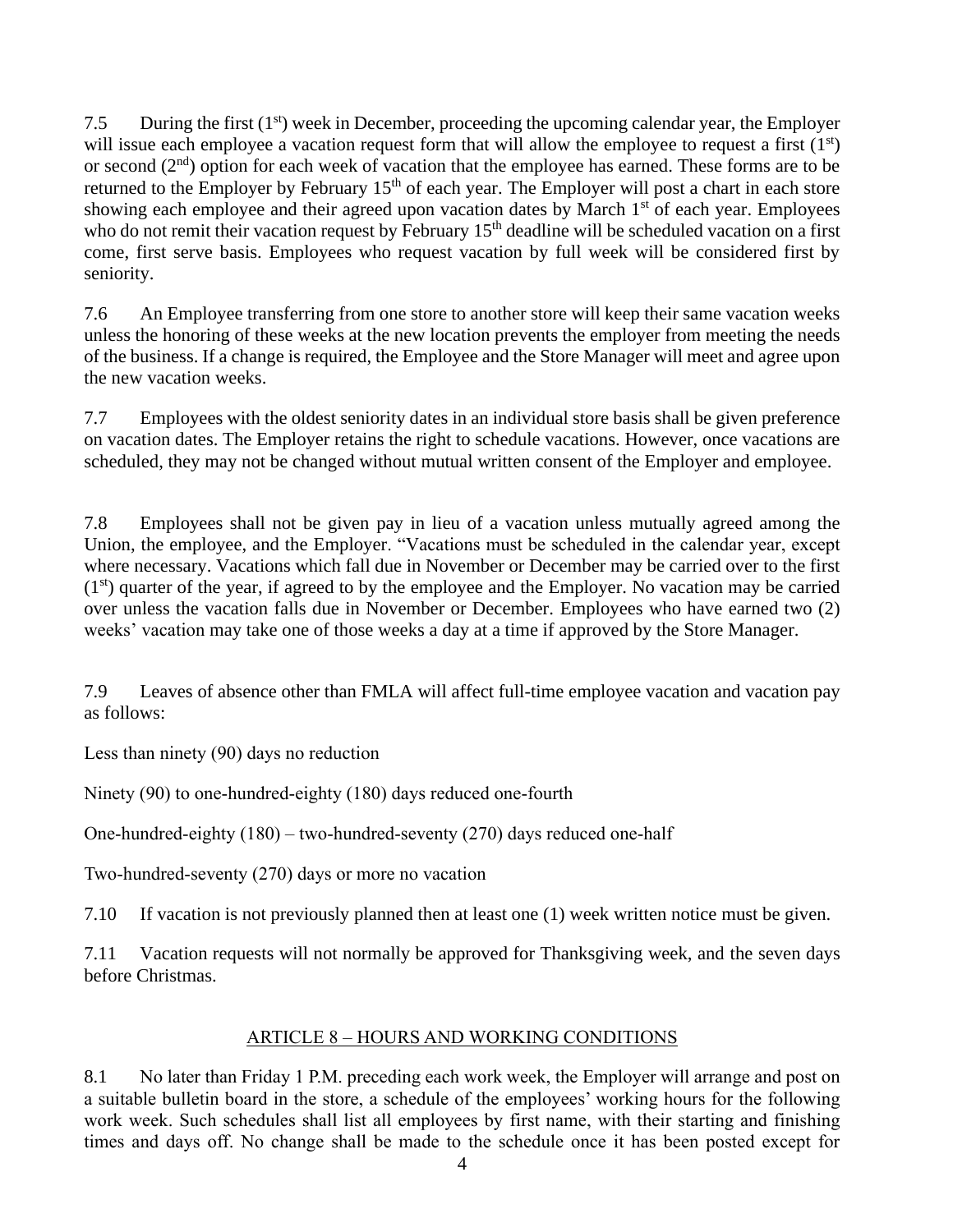emergency reasons. In the event of a change, the affected employee(s) shall receive timely notice of the change.

8.2 The basic workweek for regular full-time employee shall be forty (40) hours, to be worked within five (5) days or less, but nothing contained herein is a guarantee of hours. If an employee consents, he may be worked six (6) days in a workweek, with overtime pay if the employee works more than forty (40) hours in that workweek, or more than ten (10) hours in any work day.

8.3 Employees shall be paid for all time worked.

8.4 Unless mutually agreed by the employee and Store Manager, regular full-time employees shall be guaranteed a minimum of eight (8) hours work or pay in lieu thereof on each day they report to and remain available for work as scheduled by the Employer. This guarantee shall not apply if the Employer notifies the employee at least eight (8) hours prior to the start of his shift not to report to work. Part-time employees shall be guaranteed a minimum of four (4) hours work or pay in lieu thereof if the employee is available, and has not been advised at least eight (8) hours before his scheduled shift not to report to work. Guarantees will not apply to fire, flood, natural disaster, ice storms, snow storms, etc., or other events beyond the control of the Employer.

8.5 (a) Employees shall be allowed a minimum of one-half hour, without pay, for a meal when scheduled more than six (6) hours in one (1) day. No employee shall be required to work more than five (5) hours without a meal period. Employees working four (4) hours per day up to seven (7) hours per day shall receive one (1) fifteen (15) minute paid rest period each day.

(b) Employees working seven (7) hours or more per day shall receive two (2) fifteen (15) minute paid rest periods per day.

(c) There shall be a break of a minimum of ten (10) hours between all shifts unless mutually agreed upon by the employee and the manager.

(d) Rest periods shall be scheduled in accordance with the needs of the business. However, the Employer will not schedule breaks during the first or last hour of the employee's work period, and will attempt to schedule breaks as near the middle of each four  $(4)$  hours of work as practical.

8.6 Rest periods shall be scheduled in accordance with the needs of the business. A suitable break area will be provided in each store.

8.7 The Union card/decal shall be displayed in the store.

8.8 Any uniform deemed necessary by the Employer for its employees shall be furnished and laundered by the Employer. (This does not apply to shirts and ties or blouses, etc. that the Company requires an employee to wear). However, if uniforms (smocks, suit jackets, etc.) are furnished by the Employer to employees, such uniforms shall be laundered by the employee.

8.9 An employee who has completed the probationary period may request a transfer. The request must be in writing to the Company's Vice President of Human Resources with a copy to the Union. Requests will be reviewed consistent with the needs of the business and remain active for consideration for six (6) months after the date of request.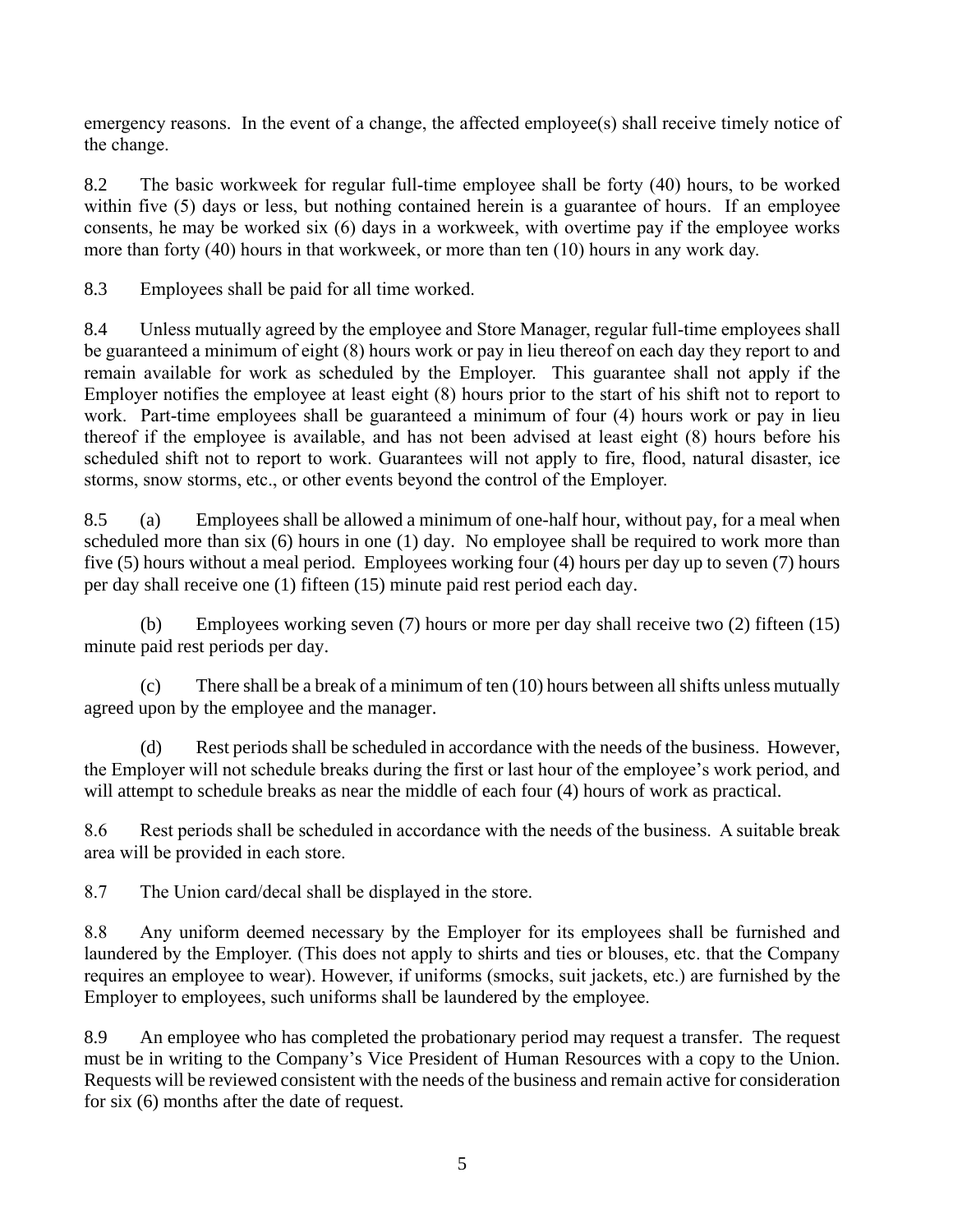8.10 COMPANY MEETINGS: The Union will advise the Employer of the schedule of its regular meetings and no Company meetings will be held so as to conflict therewith. Employees in the bargaining unit shall not be required to attend Company meetings on their scheduled day off, and time spent by employees in attending Company meetings shall be considered as time worked and paid for accordingly where such attendance is required and not voluntary, and the employee will be reimbursed for additional miles of travel at the established Company rate per mile, which rate shall be the Government rate, if the mileage is outside a normal commute schedule.

8.11 Part time clerks will be scheduled for a minimum of twelve (12) hours per week if the employee is available.

8.12 In case of temporary transfer of a regular full time or part time employee, at the request of the employer, involving more than ten (10) additional miles of travel each way per day, the employee will be reimbursed for the additional miles of travel at the established Company rate per mile, which rate shall be the Government rate.

8.13 (a) Part time employees, by classification, with the most seniority within a store will be allowed to claim daily and weekly schedules up to eight (8) hours per day or forty (40) hours per week, which claim must be made with twenty-four (24) hours of the posting of the schedule. It is understood that the hours must be consecutive and further understood job assignments may be combined on a given day provided the employee is qualified to do the work and is available for the entire shift. (For example, an employee is scheduled for thirty-two (32) hours Monday through Thursday, four (4) hours of work is available on Friday that the employee is qualified to perform. That employee may claim those hours.) Back-to-back schedules may be combined when possible without interfering with the needs of the business. The resulting combined schedules with the most hours will be available to the senior employee. This provision may not be used to convert a part time employee to full time status.

(b) All hours must be consecutive. It is further understood that employees may not claim overtime hours, nor is it the intention of this provision to provide preferential selection of scheduled hours of work.

(c) Employees with restricted schedules shall not be exempt from claiming hours within the boundaries of their restriction.

 (d) Schedules may not be claimed from a part-time employee so as to leave the employee with less than the twelve (12) hour schedule.

8.14 No employee will be required to work a split shift.

8.15 To prevent erosion of bargaining unit work, driver salesman, book salesmen or sales representatives shall not be regularly scheduled or required to conduct bargaining unit work. The Company and Union agree that if there are substantial job functionality changes that affects all stores, and potentially erodes bargaining unit work, the Company will notify and discuss proposed changes with the Union.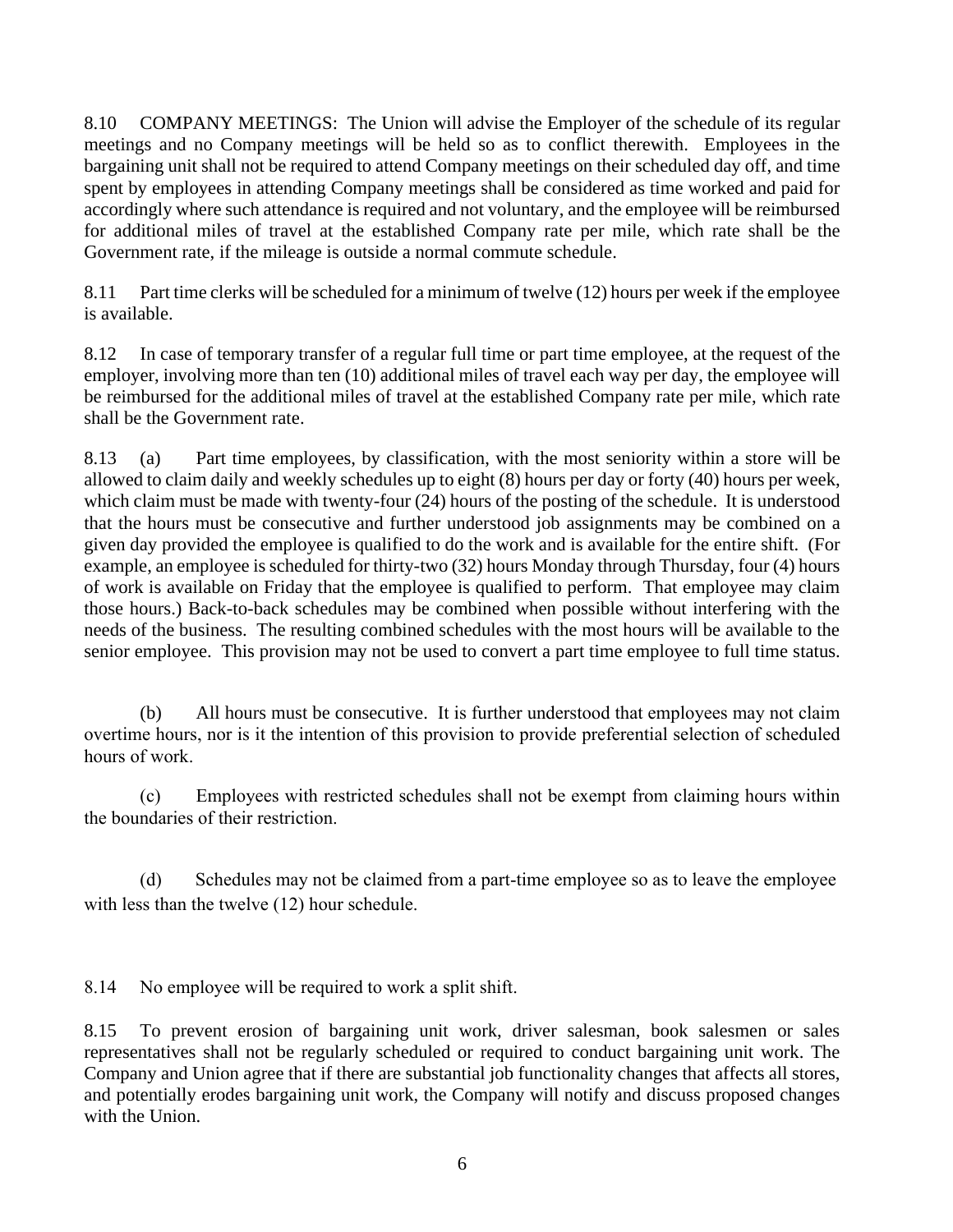#### ARTICLE 9 – HOLIDAYS

<span id="page-9-0"></span>9.1 The following days shall be considered as holidays for the purpose of this Agreement for nonprobationary employees:

New Year's Day

Fourth of July

Memorial Day

Labor Day

Thanksgiving Day

Christmas Day

Holidays falling on Sunday shall be celebrated on Sunday. Employees scheduled to work on a holiday will receive their requisite holiday pay in addition to pay for the hours of work, if they are otherwise entitled to receive holiday pay.

9.2 Employees absenting themselves from work without acceptable reasons on the scheduled day before a holiday, day of the holiday and/or the scheduled day after a holiday shall not be paid for the holiday. Acceptable reasons would include the following:

(a) Death in the immediate family (spouse, child, mother, father, brother, sister, grandmother, grandfather, grandchildren, and in-law relationship or any relative residing permanently in the employee's immediate household.)

(b) Wife giving birth to child.

(c) Meetings with the Company as representative of the Union.

(d) Accident or illness substantiated by medical evidence if requested by the Company, that employee was unable to work.

(e) Absence excused by the Company.

Regardless of any of the reasons listed in 9.2, to be eligible for holiday pay an employee must be on the active payroll and performing work for the Employer during the week before or during the week of the holiday.

9.3 In the event a holiday named herein falls within an employee's vacation period, the employee shall be given an extra day off for the holiday or pay in lieu thereof.

9.4 Eight (8) hours pay at straight-time hourly rate be allowed each full-time employee who qualifies for such pay in accordance with the above provisions.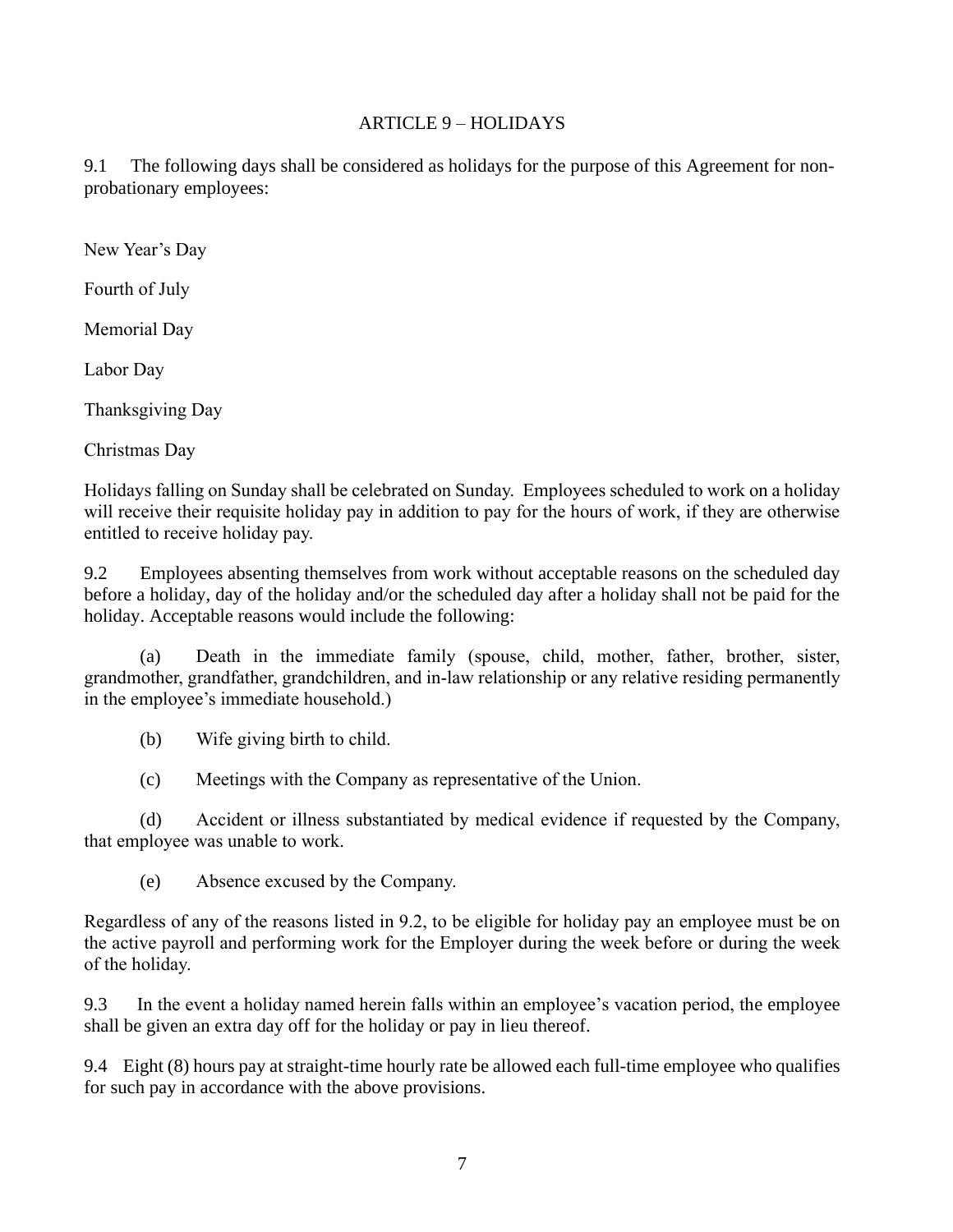- 9.5 Full time employees will qualify for holiday pay after ninety (90) days of employment on the active payroll. All part-time employees who have been on the active payroll for one (1) continuous year or more shall receive four (4) hours pay for the holidays referred to above, provided such an employee has worked an average of twelve (12) hours or more per week for the Employer during the fifty-two (52) weeks of the preceding calendar year.
- 9.6 When a part-time employee who is otherwise eligible for holiday pay under the conditions as prescribed above is scheduled to work on a recognized holiday and fails to report for work, or to work the hours as scheduled on a holiday, or to work the scheduled day before or day after the holiday, such employee shall not be eligible to receive any holiday pay.

9.7 Full time employees who were receiving personal holidays on or before November 1, 2013 while employed by Belles Food will retain their annual entitlement to personal holidays during the term of this Agreement.

- a) Full time employees who have completed two (2) years of service from their date of hire, or last date of rehire, will be granted one (1) personal holiday per year. This is to be scheduled on a day mutually agreed upon by the employee and the Store Manager. The employee shall receive eight (8) hours straight time pay for that day.
- b) Full time employees who have completed four (4) years of service from their date of hire, or last date of rehire, will be granted one (1) additional personal holiday for a total of two (2) personal holidays per year. These are to be scheduled on days mutually agreed upon by the employee and the Store Manager. The employee shall receive eight (8) hours straight time pay for each day.

## ARTICLE 10 – SENIORITY

<span id="page-10-0"></span>10.1 The Employer will recognize the seniority date of its predecessors at the stores covered by this Agreement for seniority and vacation entitlement, only. If two or more employees have the same date of hire, seniority will be based on the last four digits of their Social Security Numbers, with the higher number having seniority over the lower.

10.2 Within thirty (30) days of the execution of this Agreement and on the first (1st) working day in each month, the Employer shall supply a list of all employees covered by this Agreement in an Excel Spread Sheet. This list shall include the following up to date information for each employee, as recorded in the Employer's personnel file: The last four (4) digits of the employee's Social Security Number, First Name, Last Name, Sex, Date of Birth, Full Address, Home Telephone Number, Department, Job Classification, Date of Hire, Full Time or Part Time, Rate of Pay and whether employee authorized deduction of union dues.

10.3 Seniority shall be separate among full-time and part-time employees. If an employee leaves the Employer's employment, and is rehired, his date of rehire shall be his seniority date.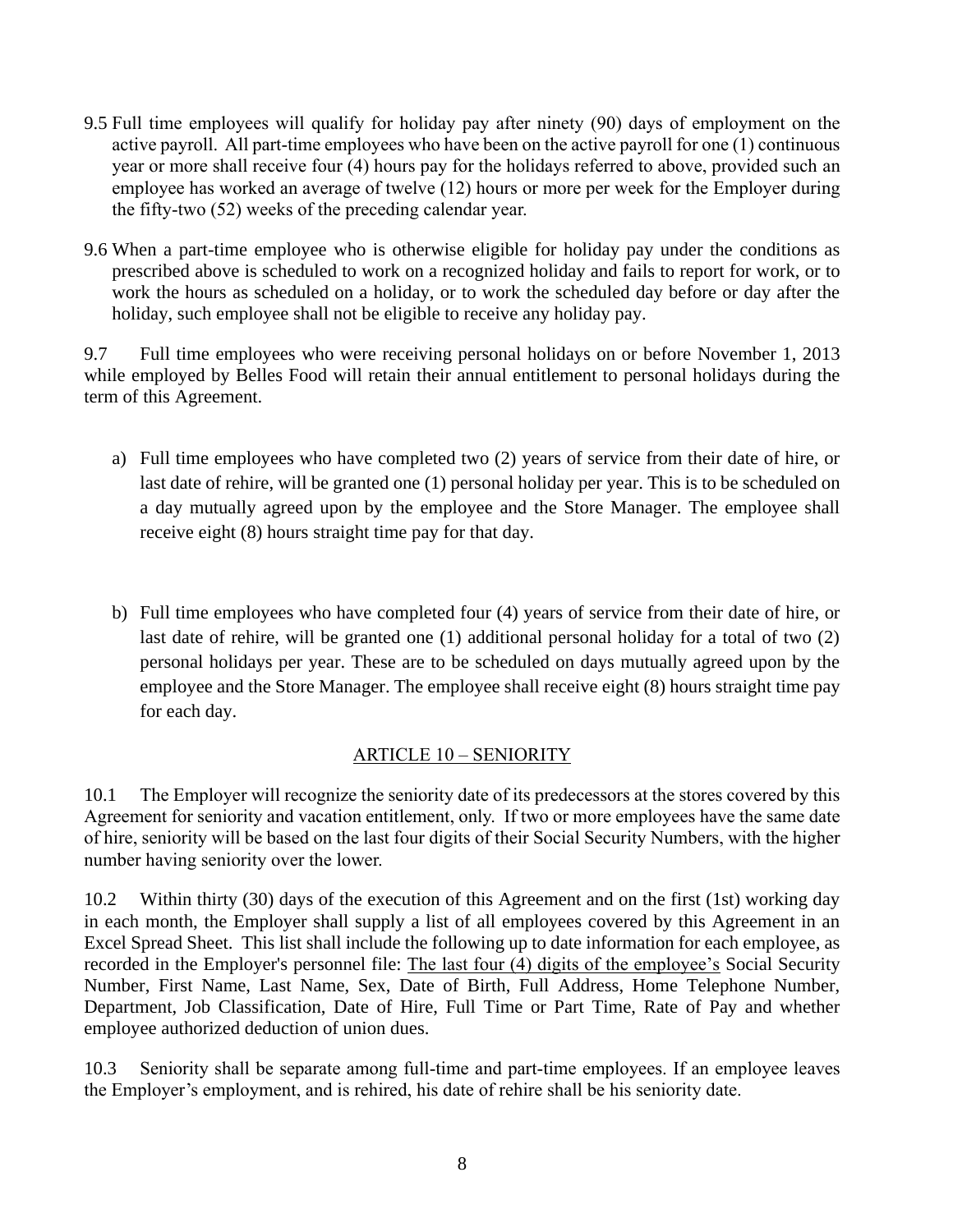10.4 Layoffs within a store will be made in seniority order as provided in 10.5, below. Employees laid off from one store shall have no right to displace an employee in another store, but will be given priority consideration for openings in other stores, unless there is more than one store within a particular city. Bumps within a city because of a lay off shall be in seniority order, provided past performance record and ability to perform the work without the necessity of training, are relatively equal.

10.5 In cases of layoff and recall involving employees whose past performance record and ability to perform the work without the necessity of training are relatively equal, seniority shall govern. The Employer agrees to use good faith in making determinations under this provision. If there is a recall within a city having more than one store, recall will be in seniority order, provided past performance record and ability to perform the work without the necessity of training, are relatively equal.

10.6 Seniority shall be determinative in filling job openings in Frozen Food/Dairy Manager, Assistant Department Heads, File Maintenance (Scanning), and ICC Clerk (Back Door Receiver), to the extent such positions exist, provided past performance record and ability to perform the work without the necessity of training, are relatively equal. The Employer shall have no obligation to post other job openings and shall have the right to fill job openings as it deems appropriate, based on its assessment of past performance record and ability to perform the work without the necessity of training.

10.7 The Company shall post new positions and vacancies on the bulletin boards that employees read from, for not less than five (5) consecutive working days, and interview all interested employees. Employees should regularly make clear to the Company their interest, in writing, in being considered for promotional opportunities. Vacancies shall be filled by the most qualified candidate in the judgement of the Company after giving due consideration for seniority. If no qualified employees are available, the Company reserves the right to consider outside applicants for employment for all vacancies. Any employee filling a job classification from a lower paid classification shall be on a trial period for the first thirty (30) calendar days. If during this trial period the Company determines that the employee cannot meet the job requirements, the Company will re-assign them to their previous, or comparable position, without loss of seniority.

10.8 All laid off employees shall keep the Employer advised of their current address.

- 10.9 Seniority shall be broken upon the happening of any of the following events:
	- (a) Employee discharged;
	- (b) Employee not returning to work within five (5) working days after written notice of recall by certified mail to his last known address as reflected in the Employer's records;
	- (c) Employees leaving voluntarily (quit);
	- (d) Employees who absent themselves for two (2) consecutive scheduled days without notifying the Employer (no call/no show), or three (3) single incidents of no call/no show within any six (6) month period;
	- (e) Employees having been out of the Employer's employment due to reduction of the force for a continuous period of six (6) months;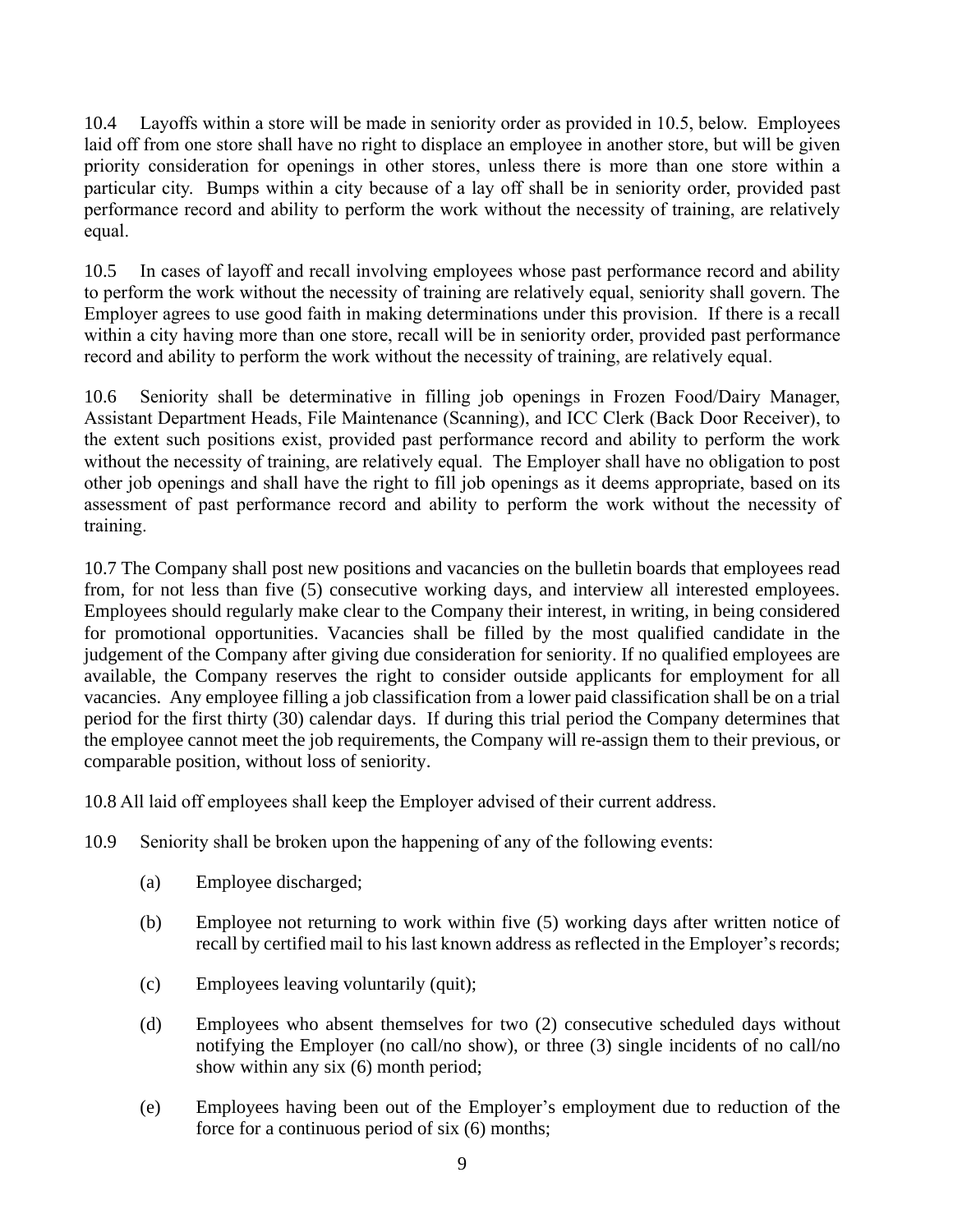(f) Absence from work for any reason for a period of twelve (12) months unless contrary to law, or mutually agreed to by the parties.

<span id="page-12-0"></span>10.10 Part time employees will be given preference for full time vacancies if qualified and available before new employees are hired.

### ARTICLE 11 – PROBATIONARY PERIOD

11.1 The first ninety (90) days of any new or rehired employee's tenure shall be considered as probationary. Employees may be terminated during such period for any reason other than for upholding Union principles or engaging in activities of the Union. Article 12 – Grievance Procedure does not apply to a probationary employee. Probationary employees shall have no seniority rights, but upon successful completion of said probationary period, seniority rights shall date back to the initial date of employment. Newly hired employees shall not be qualified for holiday pay or other benefits whatsoever during the first year of employment, unless otherwise required by law, such as the Affordable Care Act.

#### ARTICLE 12 – GRIEVANCE PROCEDURE

<span id="page-12-1"></span>12.1 A grievance is defined to be any disagreement between the Employer and the Union as to the interpretation or application of any provision of this Agreement. The Union reserves the right to present grievances through its authorized representatives on either an individual or collective basis. As used in this Article, an email or fax will be accepted as a required written notice.

12.2 Should any differences, disputes, or complaints arise over the interpretation or application of the contents of this Agreement, there shall be an earnest effort on the part of both parties to settle such grievances promptly through the following steps:

Step 1: By conference between the aggrieved employee and/or shop steward/and or Business Agent, and the Manager of the store which conference must be requested by the Union within ten (10) calendar days of the event giving rise to the grievance.

Step 2: If the grievance is not settled at Step 1, the grievance must be reduced to writing by the Union and submitted to the Manager Human Resources or designee within five (5) calendar days of the conclusion of the Step 1 conference. The Employer may provide a written answer to the grievance within ten (10) calendar days of receipt of the written grievance, but if a written response is not provided, the grievance will be deemed denied, and if the Union decides to pursue it, the grievance must be advanced to Step 3.

Step 3: If the grievance is not settled at Step 2, and is advanced in writing to Step 3 by written notice (email notification is acceptable) to the Vice President of Human Resources in Oklahoma City, or his designee, within ten (10) calendar days of the denial at Step 2, the parties will convene a conference at a mutually convenient time to discuss the grievance, said conference to be held within thirty (30) calendar days of the written notice, unless a delay is mutually agreed to. The conference may be held electronically by mutual agreement between both parties.

Step 4: If the grievance is not settled at Step 3, and the Union desires to advance the grievance to arbitration, the Union shall give written notice of its intent to advance the grievance to arbitration to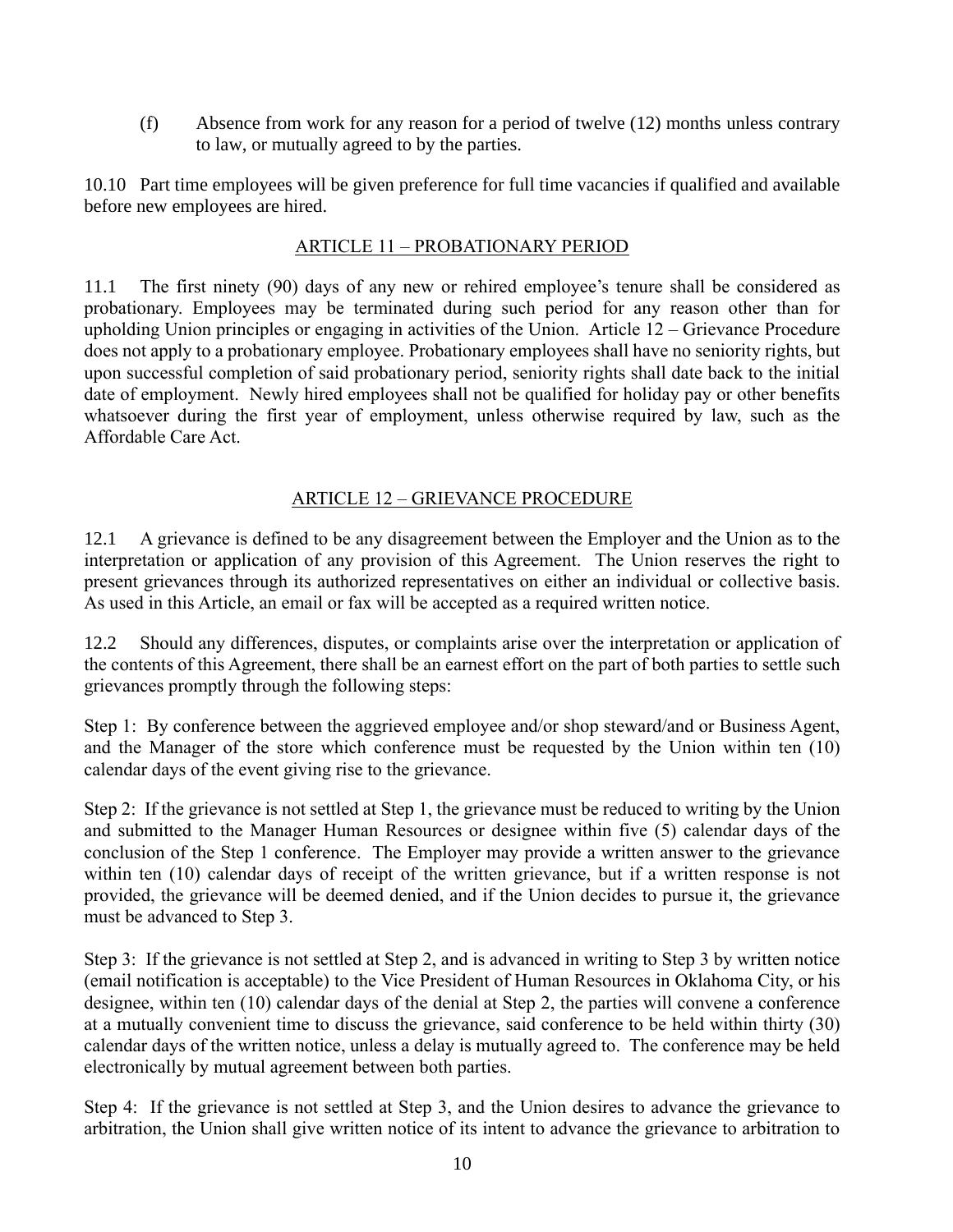the Vice President of Human Resources in Oklahoma City. Said notice may be by email and is to be made within ten (10) calendar days of the Step 3 conference. The written notice must identify the provision of this Agreement which has allegedly been violated and the relief requested.

12.3 The Federal Mediation and Conciliation Service (FMCS) shall be asked to furnish a panel of Arbitrators from the Southeast Region of the United States from which an arbitrator may be selected. Expenses incurred in an arbitration will be shared equally between the Employer and the Union, except that either party may request that the other be liable for all expenses incurred upon a finding by the Arbitrator that a grievance was frivolous or brought in bad faith for an ulterior purpose.

12.4 No action by any employee may be maintained on this contract except by use of the above arbitration procedure with the right to enforce the arbitrator's decision in court.

12.5 Only grievances involving the same issue may be heard by the arbitrator at one time without the agreement of both the Employer and the Union.

12.6 The arbitrator shall not have the right to change any portion of this Agreement.

12.7 In the event the Union and the Employer disagree on the interpretation and/or application of a decision, then both parties shall request clarification from the arbitrator and such clarification shall become a part of the decision and shall be binding on the Union, the Employer, and the employee.

12.8 The Union shall have the right to determine if an employee's grievance is qualified to be submitted to arbitration by the Union, and such determination shall be binding on the employee and the Union.

12.9 The Employer shall have the right to call a conference with the Shop Steward or official of the Union for the purpose of discussing a grievance or criticism.

12.10 The Store Manager will grant access to the store and all work areas therein to an authorized Union Representative at any time that employees are working on the premises for the purpose of satisfying himself that the terms of this Agreement are being complied with, provided, however that the Union Representative will not interfere with store operations.

12.11 It is agreed that Step 1 and 2 of this Article may be waived if mutually agreed to by the Employer and the Union in writing, but it is further agreed that the time limits set out herein will be strictly observed unless waived in writing.

<span id="page-13-0"></span>12.12 The Parties agree to comply with their respective duties under the National Labor Relations Act to provide necessary information reasonably requested by the other party.

## ARTICLE 13 – LEAVE OF ABSENCE

13.1 The Employer will grant leaves of absence to employees who have completed the probationary period for the following reasons:

(a) Injury or Illness–An Employee shall be granted a leave of absence to begin at a time that the employee's physician determines such employee should no longer work. The leave will expire at such time as the employee's physician determines such employee may safely return to work.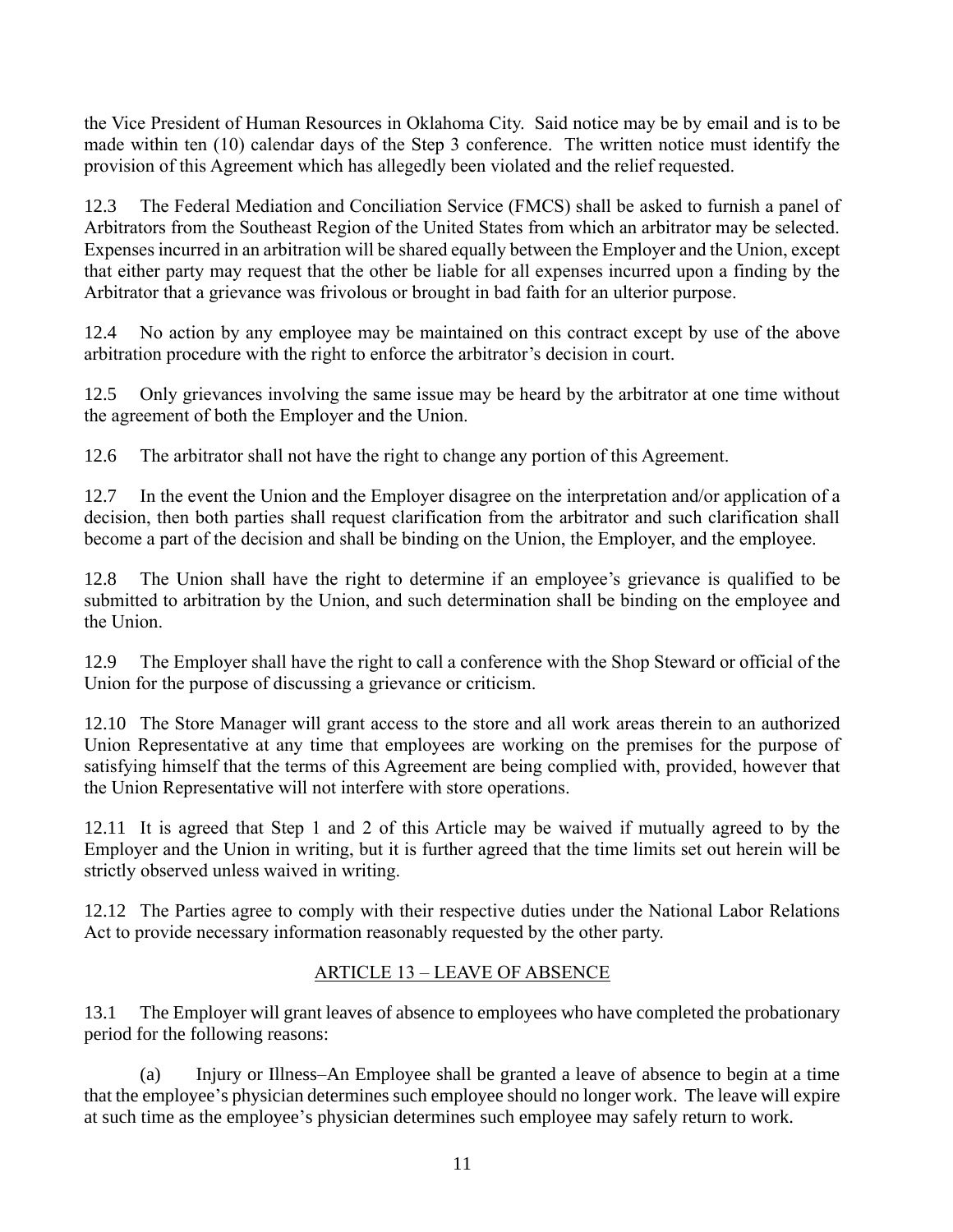(b) Personal reasons acceptable to the Employer.

(c) Leaves under (a) above must be supported by medical evidence and shall be only for the duration of such illness or injury, but in no event for more than one (1) year, unless extended by the Employer. Leaves under (b) shall be granted for not more than thirty (30) days, unless extended by the Employer.

13.2 A leave of absence because of sickness, pregnancy or injury will be granted to any employee not to exceed twelve (12) weeks upon written request supported by medical evidence in accordance with the provisions of the Employer's Family and Medical Leave Act (FMLA) policy. Extensions of ninety (90) days, not to exceed one (1) year total, may be granted at the discretion of the Employer upon proper written requests. FMLA leave shall run concurrently with all other applicable paid and unpaid leave, including vacation. Available paid time off must be utilized to cover any FMLA absence.

13.3 Union Business: The Employer shall grant the necessary time off without discrimination or loss of seniority rights , no vacation reduction and without pay to any employee designated by the Union: (1) to attend a labor convention or (2) serve in any capacity or (3) other official Union business, provided the Employer is given at least one (1) weeks' notice in writing specifying the length of time off, but in no case shall the length of time off exceed one (1) year, nor more than one (1) employee.

13.4 In the event of a death in the employee's immediate family (spouse, child, father, mother, brother, sister, grandmother, grandfather, grandchildren, any Mother in-law or Father in- law relationship or any relative living permanently in the employee's immediate household), the employee shall be entitled to be absent from work for such time as is necessary to make arrangements for and attend the funeral and return if required and will be allowed up to a maximum of three (3) days of funeral leave pay. During such absence, the employee shall be compensated at his straight-time hourly classification rate for such regular working time lost. Such absentee compensation shall not include pay for lost overtime, vacation time, or premium pay; it shall include holiday pay. It is understood that an employee will be allowed one (1) day off without pay to attend the funeral of other close relatives down to and including first cousins. This paragraph does not apply to probationary employees.

13.5 Time spent on leave of absence will not be counted as time worked for the purpose of wage computation, but will not result in loss of seniority. However, time loss due to injury on the job shall be considered time worked in wage computation. Failure to report back to work at the end of a leave of absence shall result in the employee being considered a voluntary quit. Any employee accepting employment elsewhere while on a leave of absence shall be considered a voluntary quit except in case such employee works for the Union.

13.6 Upon return to work from a leave of absence of less than twelve (12) weeks, the employee shall be restored to the job previously held or a job comparable with regard to work and rate of pay.

13.7 Any employee in military service under the provisions of Federal Law shall be returned to their job in accordance with such laws.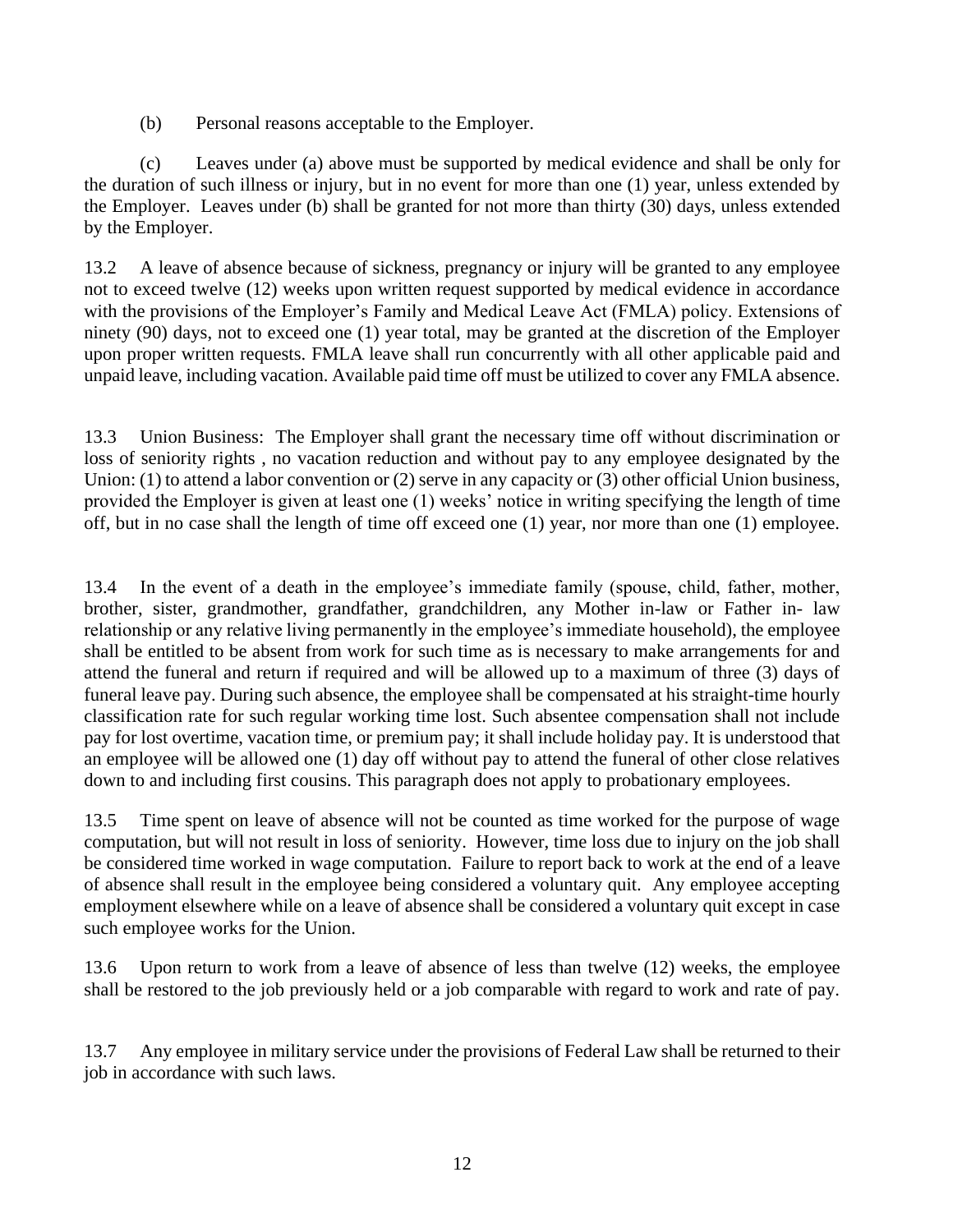#### ARTICLE 14 – OTHER AGREEMENTS

<span id="page-15-0"></span>14.1 The Employer agrees not to enter into any agreement or contract with its employees, individually or collectively, which in any way conflicts with the terms and provisions of this Agreement.

#### ARTICLE 15 – JURY DUTY

15.1 In case any employee who is called for jury duty, such employee shall be paid for hours necessarily absent from work, less jury duty pay. Such pay shall not exceed the pay for such employee's normal workday or workweek.

15.2 When an employee is excused from jury service, either temporarily or permanently on any scheduled work day, the employee shall promptly report to complete any remaining hours of his scheduled work day.

15.3 No employee reporting for jury duty shall be required to report to work on such day, provided they serve more than four (4) hours.

### ARTICLE 16 – UNION STORE CARD/DECAL

<span id="page-15-1"></span>16.1 The Union agrees to issue a Union Store Card/Decal to the Employer under the rules governing Union Store Cards set forth in the Constitution of the United Food and Commercial Workers International Union. Such Union Card/Decal is, and shall remain, the property of the said International Union, and the Employer agrees to surrender said Union Card/Decal to an authorized representative of the Union on demand in the event of failure by the Employer to observe the terms of this Agreement or the conditions under which said Union Store Card/Decal is issued.

### ARTICLE 17 – TIME KEEPING SYSTEM

<span id="page-15-3"></span><span id="page-15-2"></span>17.1 Employees shall comply with the Employer's time-keeping requirements.

### ARTICLE 18 – WAGES

18.1 Wage rates for specified job classifications shall not be less than as set forth in Exhibit "B" attached hereto as a part of this Agreement and shall be maintained for the life of the Agreement unless the parties by mutual written agreement reopen negotiations to change the Schedules.

18.2 Previous comparable retail grocery experience will be considered when assigning the starting pay for a new employee. Claims for adjustment must be made within ninety (90) days of date of hire to be considered. In order to be given consideration, the experience must be specified in the original application, verified, and be within the last three years immediately prior to the date of hire. Persons with experience will be given credit consistent with Exhibit B. Experience credit will be capped consistent with Exhibit B unless the parties agree otherwise.

18.3 Where previous experience credit is granted, the employee will be placed on the appropriate published contract rate of pay and will progress from that point based on the wage progression in the wage schedule.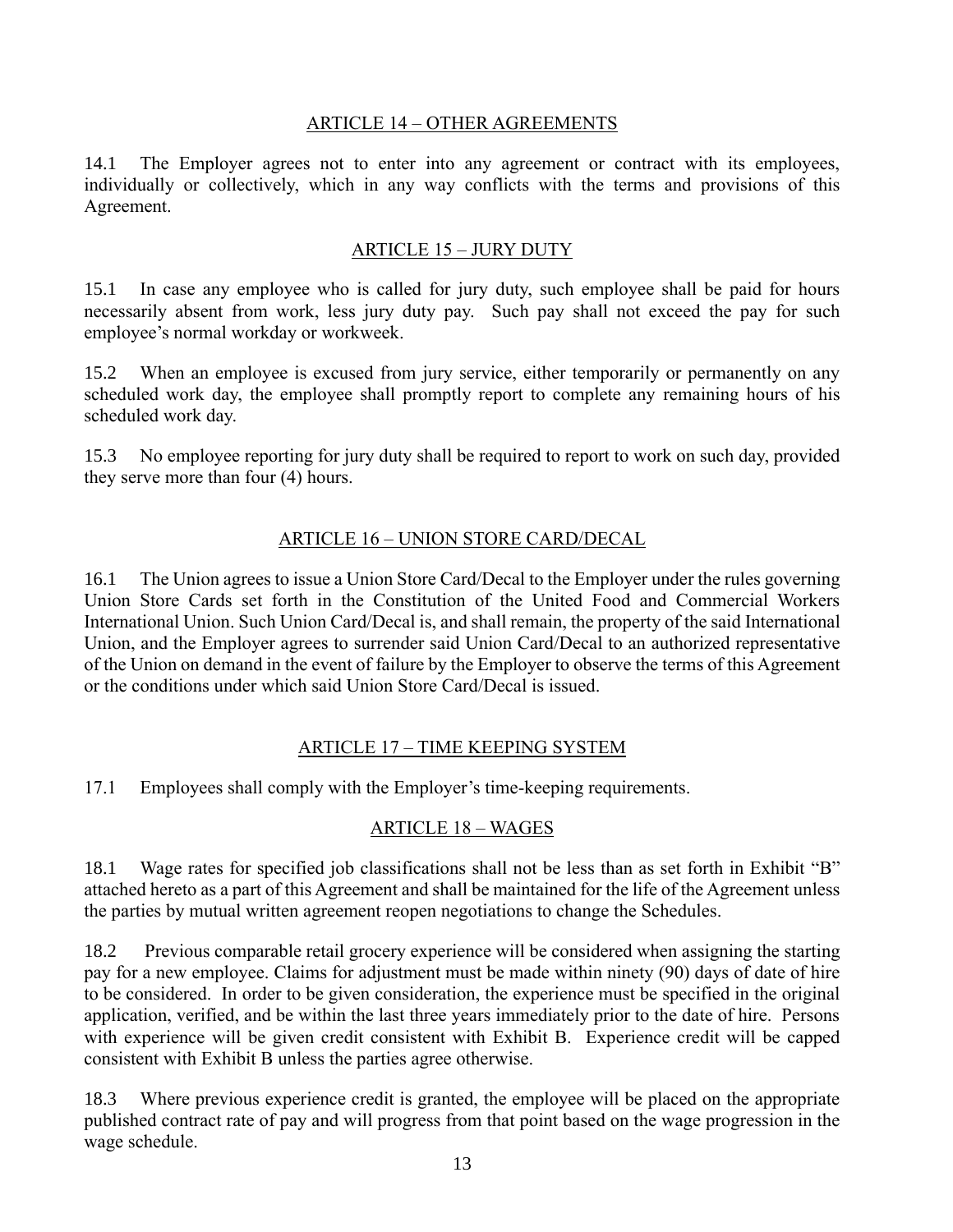<span id="page-16-0"></span>18.4 No employee covered by this agreement shall be required by any representative of the Employer to be the subject of a Polygraph (lie detector) test.

## ARTICLE 19 – FULL-TIME EMPLOYEES/PART-TIME EMPLOYEES

19.1 A regular full-time employee is an employee hired by the Employer to work the basic forty (40) hour workweek, as defined in Article 8 of this Agreement or otherwise qualifies as a full-time employee after being hired. Full-time status is not a guarantee of forty (40) hours of work in a workweek.

19.2 A part-time employee is an employee who is hired to work less than the basic forty (40) hour workweek.

19.3 Part-time employees who occasionally work thirty-seven (37) hours or more hours in a workweek shall not be considered full-time employees; however, part-time employees who average working thirty-seven (37) or more hours per week for a continuous period of sixteen (16) weeks shall be reclassified to full-time status. For the purpose of this Article, the average hours applied to create a full-time employee will not include hours worked to cover vacation relief, sick leave replacement, or other such temporary situations.

19.4 In the event an employee falls below the thirty-seven (37) hour average for a continuous period of fourteen (14) weeks, the employee will be reclassified to part-time status.

19.5 Part-time stockers on the night crew will be given preference for full-time jobs on the night stock crew which they can perform without training and for which they are available before new employees are hired.

19.6 The Courtesy Clerk shall be defined as an employee who sorts, bags, and packages sold merchandise; assists customers with carry-out service; takes care of salvage and returnable containers; returns shopping carts to the store; fills bag racks; and performs general housekeeping duties such as mopping, sweeping, dusting, shelf conditioning, including the removal of product as needed to perform cleaning activities; returns rejected merchandise to shelf or cases, checks prices against shelf or case prices; handles and assembles seasonal merchandise including outdoor plants, Christmas trees, secures change from office, hangs signs, shelf tags and store decorations, and to perform other duties as may be assigned by Management. Courtesy Clerks are not allowed to stock merchandise.

Any employee hired or transferred to the courtesy clerk classification on or after July 1, 2012, whose rate of pay is above the courtesy clerk classification in the current collective bargaining agreement, will be maintained at their current rate of pay, until the pay scale provides for an increase.

19.7 When openings occur for part-time clerks, Courtesy Clerks shall be considered for openings based on ability, availability, seniority and interest in the position. Unless required by Federal law, Courtesy Clerks shall not be eligible for Health and Welfare benefits. However, time spent as a Courtesy Clerk will count toward attaining eligibility for Health and Welfare in the event of a promotion to a clerk.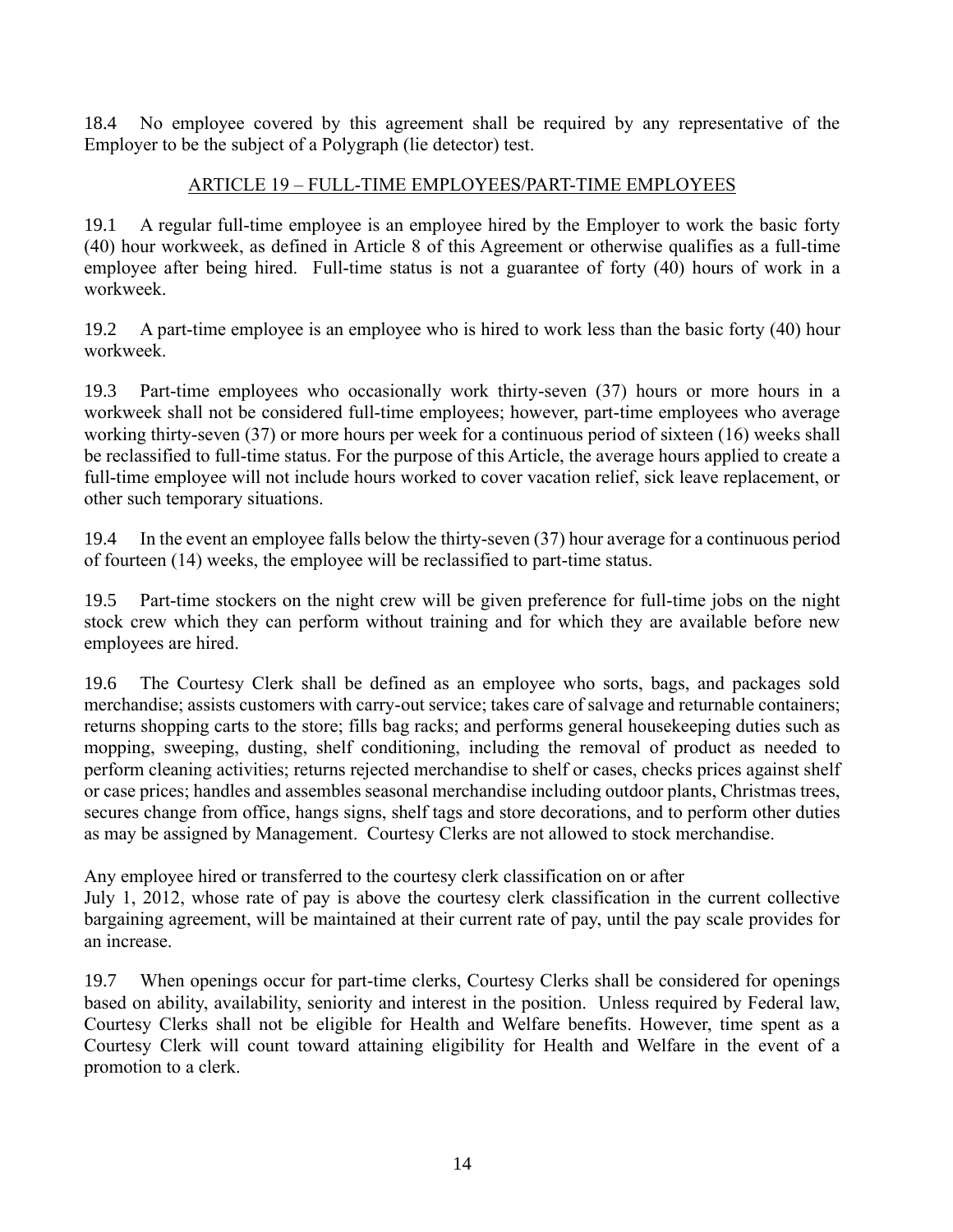19.8 The Employer agrees that the expansion of Courtesy Clerk duties shall not cause any employee hired prior to ratification of this Agreement, September 14, 2014 to experience a reduction of hours solely as a result of the implementation of this language.

### ARTICLE 20 – SEPARABILITY

<span id="page-17-0"></span>20.1 Any provision of this Agreement which may be or has been adjudged by a court of last resort to be in conflict with any Federal or State law shall become inoperative to the extent and duration of such conflict. Since it is not the intent of either party hereto to violate such law, it is agreed that in the event of a conflict between any provision of this Agreement and such Federal Law, the remainder of the Agreement shall remain in full force and effect. The Employer and the Union agree that substitute provisions shall be written within thirty (30) days to replace those provisions coming into conflict with the laws herein described.

## ARTICLE 21 – SHOP STEWARDS

<span id="page-17-1"></span>21.1 The Union shall have the right to designate a maximum of one Shop Steward, and one Alternate Shop Steward to serve in his absence, in each store covered by this Agreement. The Union shall furnish the Employer with a complete list of Stewards and Alternates, which will be supplemented from time to time.

21.2 The Stewards, or other individual employees covered hereby, shall not be considered agents of the Union for the purpose of calling strikes or causing shutdowns or in any way interfering with the normal operations of these stores. The Shop Stewards shall perform their duties with the least inconvenience to the Employer as possible during non-work time of themselves, and any bargaining unit member they are interacting with, unless permission is granted by the Store Manager, or Assistant Store Manager. The Shop Stewards shall not use their position as Shop Stewards as an excuse to avoid performing their duties to the Employer, nor shall they interfere with the work of other employees.

21.3 One (1) Shop Steward per store will be allowed up to two (2) days off per year with no pay to attend Union functions. The Union will give the Employer at least two (2) weeks' notice. Holiday weeks and or week before will be excluded for time off. Shop Stewards shall be given time off (upon two (2) weeks written notice to their store manager and limited to one per store) not to exceed two (2) consecutive calendar days without pay to attend an annual Shop Steward Seminar.

### ARTICLE 22 – VOTING TIME

<span id="page-17-2"></span>22.1 During the General Elections (National and State) employees shall be granted reasonable time off, without pay, to vote provided time off is necessary. Employees shall show proof of voting registration if required by the Employer in the event the employee does not have at least two hours to vote before or after his shift.

### ARTICLE 23 – INJURY ON THE JOB

<span id="page-17-3"></span>23.1 When an employee is injured on the job performing assigned duties, there shall be no deduction from the employee's pay for the day in which the employee was injured and reported for medical care.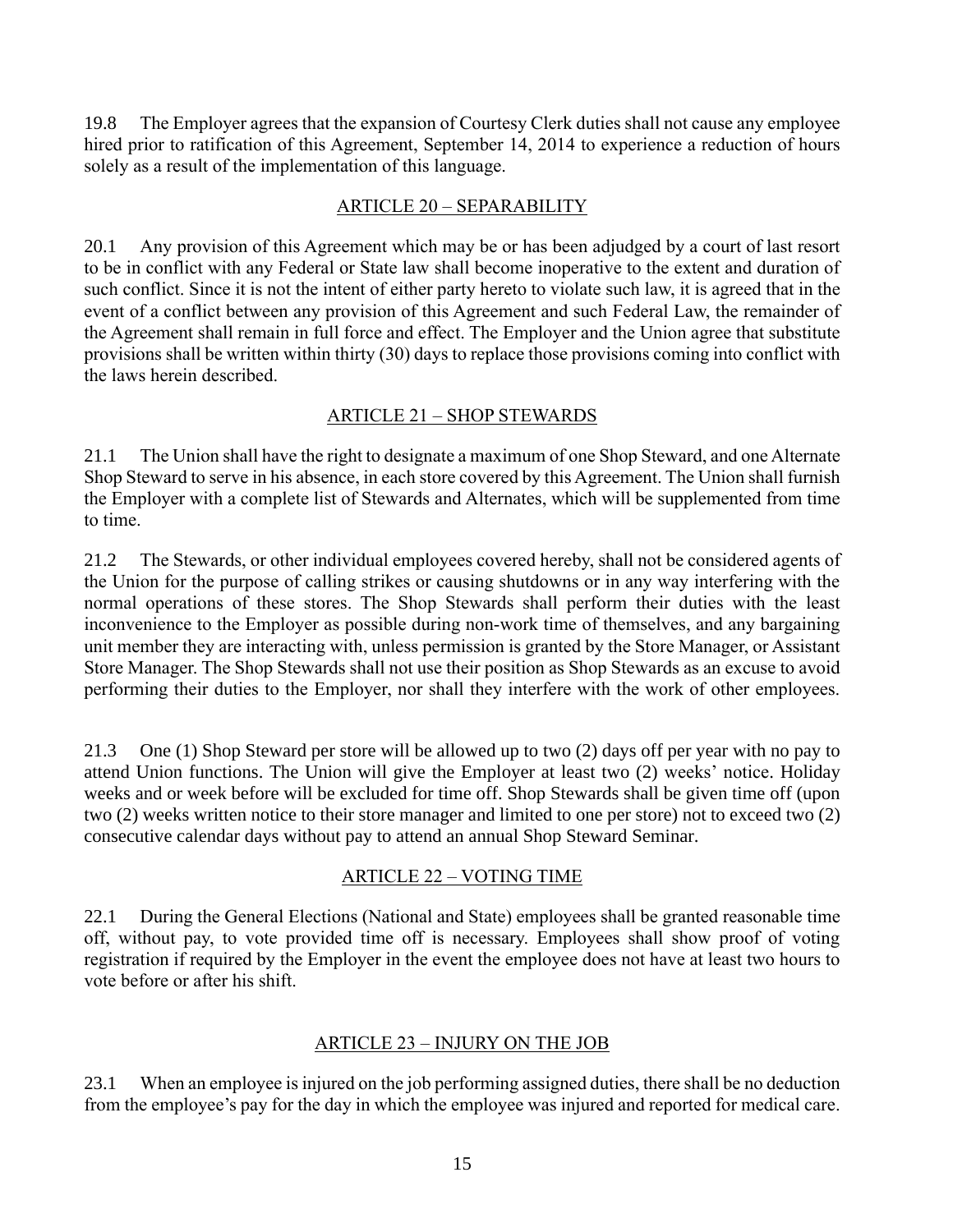#### ARTICLE 24 – REGISTER SHORTAGES

<span id="page-18-0"></span>24.1 No employee shall be held responsible for till shortages unless adequate procedures have been established by the Employer through which the employee is allowed to check monies in and out of his/her assigned register till at the beginning and end of each period of work with said register, and provided further that the employee shall have sole access to his/her assigned register pan in the interim. Procedures will be provided to the Union if requested.

#### ARTICLE 25 – BULLETIN BOARDS

<span id="page-18-1"></span>25.1 To the extent a separate Union bulletin board was in place in a given store on October 1, 2013, the Employer will continue to provide such separate bulletin board. The Union may post notices necessary for conducting Union business with prior approval of the Employer. No materials considered derogatory to the Employer, any member of management, or any employee, and no material which is political in nature, will be approved for posting. Any materials deemed inappropriate by the Store Manager or his designee, or which have been posted without approval, may be removed and discarded by the Employer. A Union Store Card and Emblem shall be maintained on this bulletin board.

### ARTICLE 26 – HEALTH AND WELFARE AND LEGAL

<span id="page-18-2"></span>26.1 Effective January 1, 2015:

(a) The Employer shall apply a six (6) month look back period (the "Look Back Period") and a six (6) month stability period (the "Stability Period") as set forth in federal Treasury Regulation 26 CFR 54.4980H-3(d) in order to determine whether an eligible variable hour employee is to be considered a full-time employee or a part-time employee.

(b) The term "Eligible Full-Time Employee" shall mean, excluding Courtesy Clerks:

i. Any employee whose schedule is variable or who has been employed over an entire Look Back Period used to measure new or ongoing employees and who has averaged thirty-five (35) hours or more of work per week during the applicable Look Back Period; or

ii. Any employee who was eligible for Plan 1 FT as of December 31, 2014, and was hired prior to March 11, 2009, and who has averaged thirty-two (32) hours or more of work per week during the applicable Look Back Period; or

iii. Following thirty (30) days of employment, any employee who has not been employed for an entire Look Back Period used to measure ongoing employees and who is reasonably expected to work thirty (30) hours or more per week when hired; after completion of the look back period, the employee will not be considered "full time" unless he averaged thirty-five (35) hours or more during the look back period; or

iv. Following thirty (30) days from transfer, any employee who has not been employed for an entire Look Back Period used to measure ongoing employees and who transfers into a position where he or she is reasonably expected to work thirty (30) or more hours per week. After completion of the look back period, the employee will not be considered "full time" unless he averaged thirtyfive (35) hours or more during the look back period.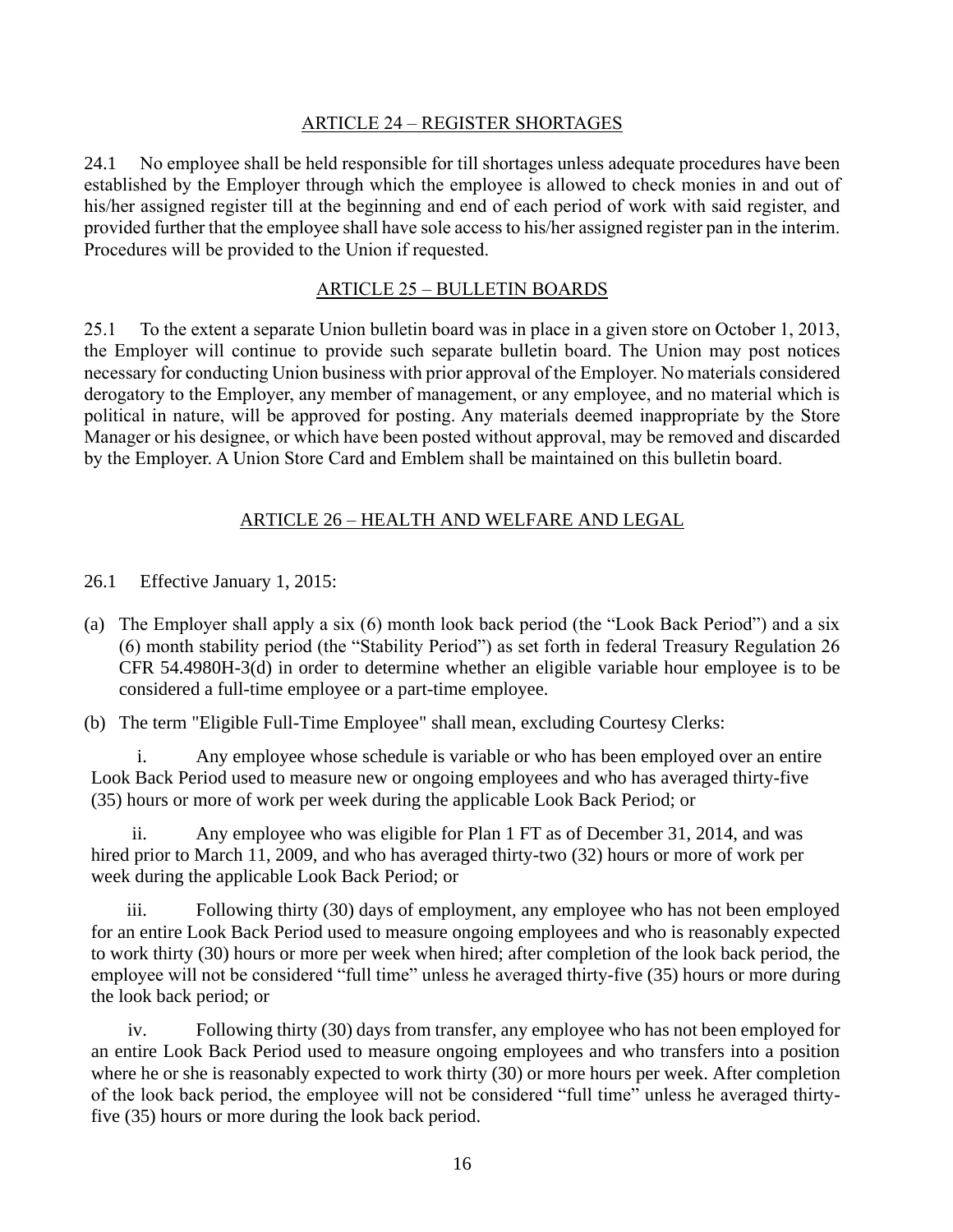(c) The term "Eligible Part-Time Employee" shall mean any employee, excluding Courtesy Clerks, whose schedule is variable or who has been employed over an entire Look Back Period used to measure new or ongoing employees and who has averaged at least twelve (12) hours of work per week, but fewer than thirty (30) hours of work per week during the applicable Look Back Period.

(d) The term "Eligible Part-Time ACA Employee" shall mean any employee, including Courtesy Clerks, who has been employed over an entire Look Back Period used to measure new or ongoing employees and who has averaged at least thirty (30) hours per week, but who does not qualify as an Eligible Full-Time Employee under Section 26.1(b) above.

26.2 Effective January 1, 2015: Eligible Full-Time Employees, as determined in Section 26.1, who were hired prior to November 1, 2013, who were participants in the Plan 1 FT on November 1, 2013, and who continued to participate in said Plan 1 FT on December 31, 2014, will be permitted to participate in the UFCW Unions and Employers Health and Welfare Fund - Atlanta ("Fund"), Plan 1 PPO, provided they continue to meet the definition contained in paragraph 26.(b)(i) or (b)(ii). Beginning January 1, 2021, the Employer will remit a contribution to the Fund equal to \$1,028.59 per month (the "Plan 1 Contribution") for Plan 1 PPO coverage with respect to each such employee for so long as such employee continues to meet the requirements set forth in Section 26.1(b)(i) or (b)(ii). The monthly remittance is subject to adjustment as per Section 26.9.

26.3 Effective January 1, 2015, any Eligible Full-Time Employees not meeting the additional requirements of 26.2, above, will be permitted to participate in the Plan 2 PPO, provided they continue to meet the definition of Eligible Full-Time Employee contained in paragraph 26.1(b)(i), or (b)(iii), or (b)(iv). Beginning January 1, 2021, the Employer will remit a contribution to the Fund for each such employee equal to \$437.11 per month (the "Plan 2 Contribution") for Plan 2 PPO coverage for so long as such employee continues to meet the requirements set forth above. The monthly remittance is subject to adjustment as per 26.9. After a total of forty-eight (48) monthly Plan 2 Contributions have been made by the Employer with respect to an Eligible Full-Time Employee who is not then participating in Plan 1 FT, such Eligible Full-Time Employee shall be permitted to participate in such Plan 1 FT. The Employer will remit a contribution to the Fund for each such employee equal to the Plan 1 Contribution for so long as such employee continues to be an Eligible Full-Time Employee, as provided in 26.1.

26.4 Effective January 1, 2015, any eligible Full-Time Employee who elects to enroll in coverage under the Fund can elect a benefit package for their spouses that consists of dental and vision benefits for an employee contribution of \$2.00 per week, with no additional contribution from the Employer. Such employee contributions shall be collected by the Employer via payroll deduction on a pre-tax basis and remitted to the Fund. Effective January 1, 2021, the employee contribution amount shall be as reflected as the "Spouse Dental/Vision Add-On" amount shown in Section 26.13. Effective January 1, 2022, such employee contributions shall be collected by the Employer via payroll deduction on a pre-tax basis and retained by Employer.

26.5 Effective January 1, 2015: Eligible Part-Time ACA Employees, as defined in Section 26.1(d), will be entitled to participate in the Plan 3 PPO, provided they continue to meet the Plan's participation requirements. Employees included in this paragraph will be eligible to elect coverage for dependent children as of January 1, 2016. Beginning January 1, 2021, the Employer will remit a contribution to the Fund for each such employee equal to \$291.77 (the "Plan 3 Plus Contribution") for each such employee so long as the employee continues to qualify under this Section 26.5. The monthly remittance is subject to adjustment as per Section 26.9.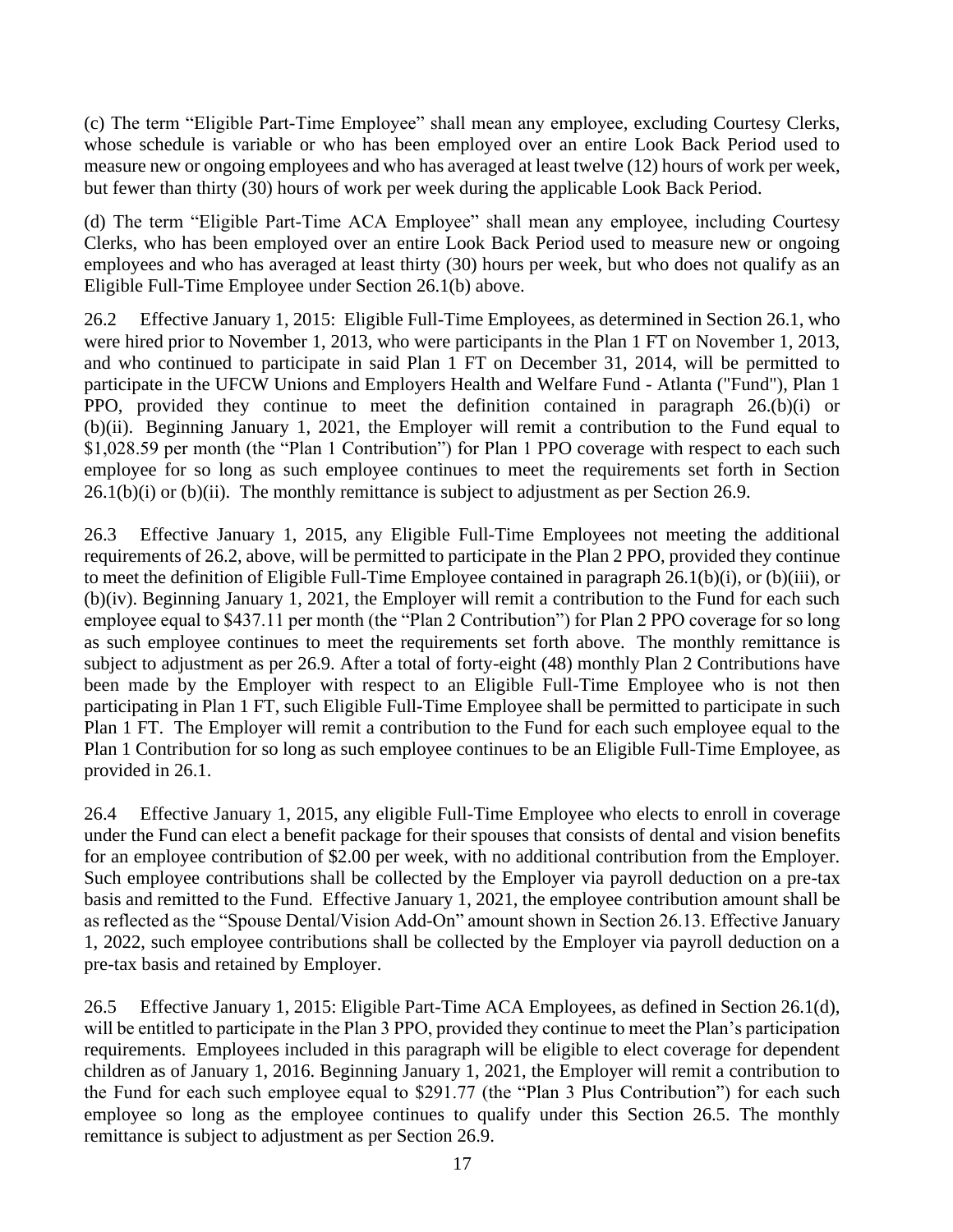26.6 Effective January 1, 2015: Eligible Part-Time Employees, as defined in Section 26.1 will be permitted participate in the Plan 3 PPO, provided they continue to meet the Plan's participation requirements. Beginning January 1, 2021, the Company will remit a contribution to the Fund for each such employee equal to \$291.75 per month (the "Plan 3 Contribution") for each such employee so long as such employee continues to be an Eligible Part-Time Employee. The monthly remittance is subject to adjustment as per Section 26.9.

26.7 For purposes of Section 26.1, hours of service shall be determined in accordance with the requirements of Section 4980H and federal Treasury Regulation 26 CFR 4980H-3(b)(2). Without limiting the foregoing, paid holidays and vacations shall be considered time worked for the purpose of Section 26.1.

26.8 For employee's first starting participation as an Eligible Full-Time Employee or Eligible Part-Time Employee, Fund benefits become effective on the first day of the second consecutive calendar month in which the Employer remits a contribution for such employees. For such employees who are starting participation pursuant to satisfaction of the requirements in Sections  $26.1(B)(i)$  or  $26.1(C)$ above, the Company's obligation to contribute the Fund will begin the first day of the month prior to the first month of the applicable Stability Period. For such employees who are starting participation pursuant to satisfaction of the requirements in Sections  $26.1(B)(iii)$  or  $26.1(B)(iv)$  above, the Company's obligation to contribute to the Fund will being the first day of the month following satisfaction of said requirements.

26.9 Beginning each January 1 of each year starting with January 1, 2022, the Company will pay up to eight percent (8%) increase if needed for each eligible employee based on the Fund consultant's projections and implementation by the Board of Trustees, for benefits now in effect or benefits which may be changed during the terms of this agreement. If the maximum of eight percent (8%) is not needed 1-1-2022, 1-1-2023 or 1-1-2024, the remaining percentage may be rolled over into 2023, 2024 or 2025. In the event the above listed increases are not implemented on January 1 of each year, they may be implemented at a later date each calendar year. The Fund Office will provide a letter in advance related to any increases, said increases to be effective sixty (60) days from receipt of said letter. The Company has a right to request further information for justification of these increases.

26.10 Discontinuance of Contributions to the Fund. Contributions to the Fund shall be discontinued as of the first of the month immediately following the employee's termination, or otherwise ceasing to be an eligible employee under the terms of the Plan, subject to the Family Medical Leave Act, and as provided elsewhere in this Article.

26.11 Continuance of Contributions to the Fund: Contribution to the Fund shall be continued under the following conditions:

- (a) In case of documented illness, documented non-compensable injury, three (3) months contribution following (the month in which the illness or injury occurred).
- (b) In case of compensable injury under the State's workers' compensation laws, contributions will be made until such time as the employee is allowed to return to work or a final settlement is reached on his claim, but not more than twelve (12) months.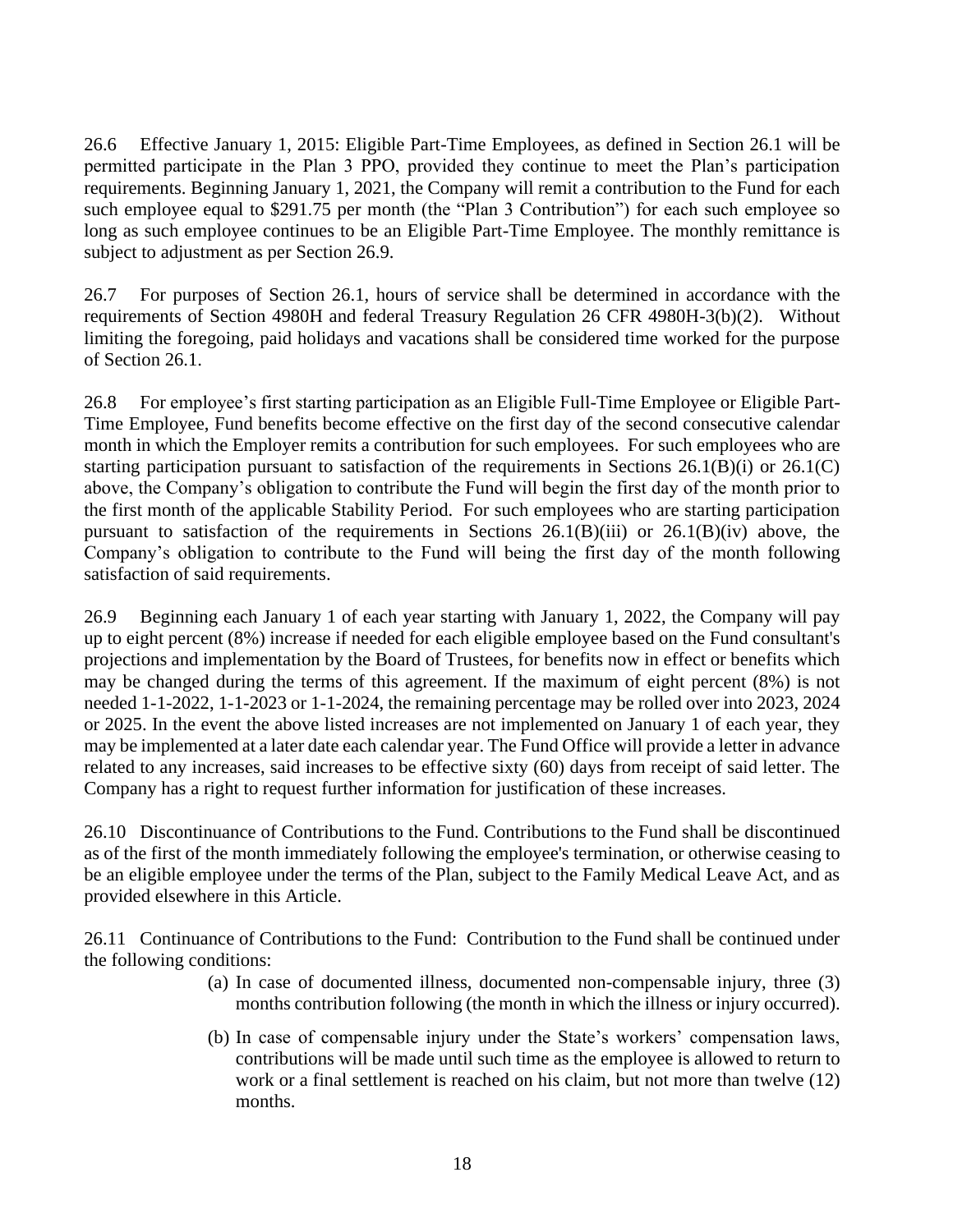- (c) In the case of an eligible employee on an approved Family and Medical leave of absence, contributions will be continued up to a maximum period of twelve (12) weeks pursuant to the provisions of the Family and Medical Leave Act.
- (d) The Company shall immediately make contributions on behalf of employees who return to work from lay-off or leave of absence due to illness, injury, or pregnancy.

26.12 Participant Enrollment: On an annual basis, there will be a participant enrollment procedure conducted by the Fund Administrator, during which employees will have the opportunity to enroll or waive coverage. Eligible Full-Time Employees and, beginning January 1, 2016, Eligible Part-Time ACA Employees enrolling in coverage will also have the opportunity to elect their tier of coverage as: employee only, or employee plus child(ren). An employee who enrolls will be ineligible to change their tier of coverage until the next annual enrollment period unless there is a qualifying life event in accordance with Fund rules and applicable law. An employee who waives coverage will be ineligible to enroll/re-enroll until the next annual enrollment period unless there is a qualifying life event in accordance with Trust rules and applicable law. Employees who waive coverage will not be eligible for health benefits, including medical, pharmacy, dental, and vision, through the Trust Fund. The Company will continue to make contributions for eligible employees who waive coverage during such enrollment.

26.13 Employee Contributions: Each eligible employee that enrolls for coverage shall have an employee contribution for their coverage. Such employee contributions shall be collected by the Company via payroll deduction on a pre-tax basis and retained by the Employer. The Employer Contribution amounts, as established in Section 26.2 through 26.6 and modified by Section 26.9 shall be calculated to reflect that the employee contributions are not remitted back to the Fund. The amount of Employee Contributions is as follows (all amounts are expressed as per employee per week):

|                                                  | Effective | Effective | Effective | Effective |
|--------------------------------------------------|-----------|-----------|-----------|-----------|
| Coverage Tier                                    | 1/1/21    | 1/1/22    | 1/1/23    | 1/1/24    |
| Full-Time Employee Only                          | \$5.00    | \$5.00    | \$6.00    | \$7.00    |
| Part-Time Employee Only                          | \$5.00    | \$5.00    | \$6.00    | \$7.00    |
| Full-Time Employee + Child(ren)                  | \$12.00   | \$12.00   | \$13.00   | \$14.00   |
| Part-Time ACA Employee + Child(ren)              | \$12.00   | \$12.00   | \$13.00   | \$14.00   |
| Full-Time Spouse Dental/Vision Add-On            | \$2.00    | \$2.00    | \$3.00    | \$4.00    |
| Dual Employee* Only                              | \$5.00    | \$5.00    | \$6.00    | \$7.00    |
| Dual Employee $* +$ Spouse                       | \$12.00   | \$12.00   | \$13.00   | \$14.00   |
| Dual Employee <sup><math>*</math></sup> + Family | \$15.00   | \$15.00   | \$16.00   | \$17.00   |

\* A Dual Employee is any Eligible Full-Time Employee whose spouse is (i) employed by the Company, (ii) qualifies as an Eligible Full-Time or Eligible Part-Time Employee and (iii) enrolls in coverage under the Fund as an employee at a minimum of Employee Only coverage.

26.14 Eligibility for Benefits under the Fund: Eligible employees shall become eligible for benefits in accordance with the rules of eligibility as adopted by the Trustees or as may be amended from time to time by the Trustees.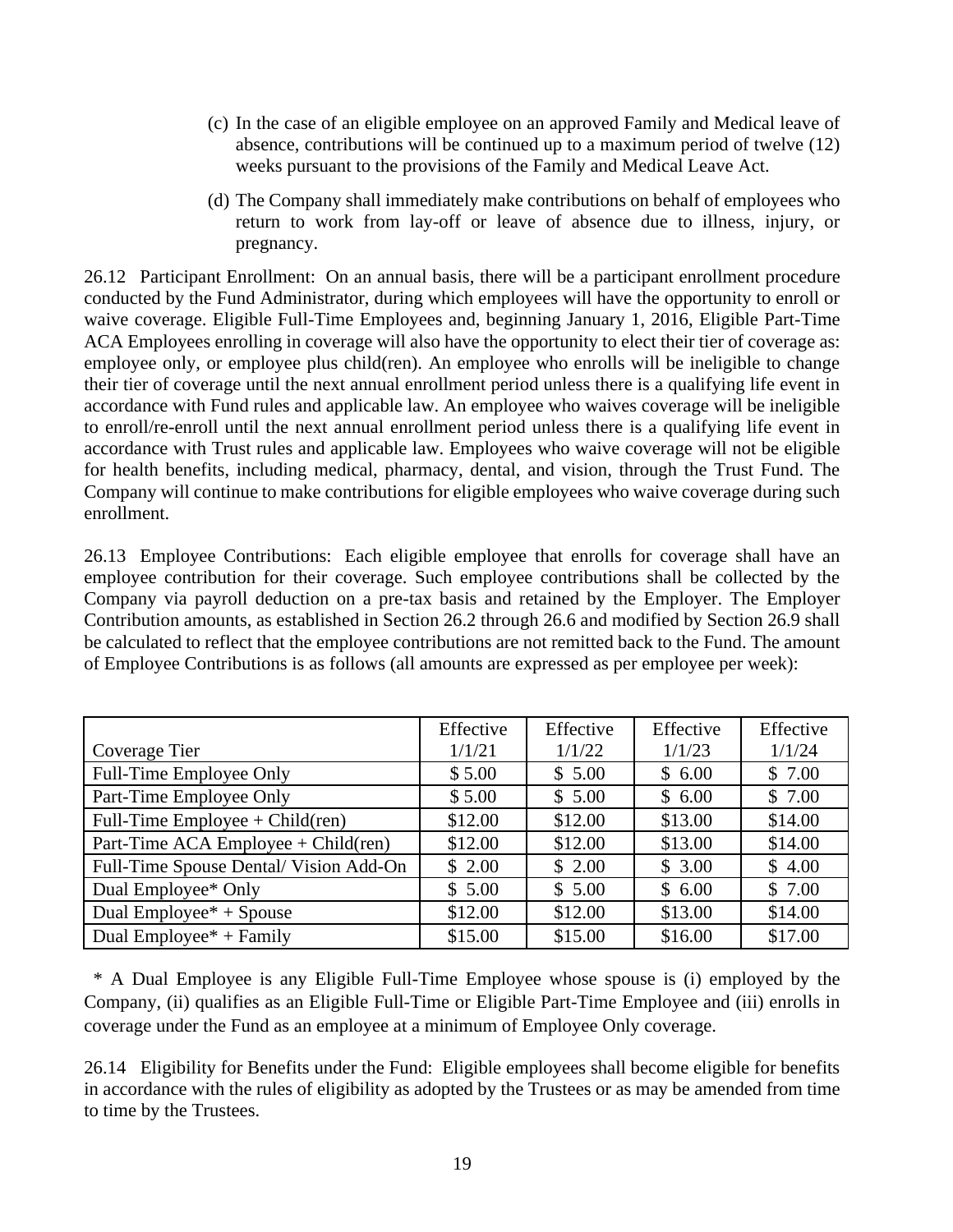26.15 Legal Services Fund: Effective the first of the month following ratification, the Company shall contribute for each employee qualifying under Section 26.1, eight dollars (\$8.00) per month to the United Food and Commercial Workers Union and Employers Legal Assistance Fund, which Fund is a jointly administered Employer and Union Trust Fund, as provided in the Trust agreement. In the event the legal plan's reserves exceed eight (8) months, contributions will be suspended until the Trustee's deem additional monies are necessary [goal of six (6) months reserves].

The parties agree that should the Plan be terminated; the assets of the Plan will be transferred to the Health Care Plan if allowed by law subject to approval of the Board of Trustees. Contributions to the Legal Fund shall be subject to the provisions of Sections 26.1 through 26.8 and Section 26.11.

26.16 In the event any provision of this Article fails to meet the minimum requirements of any Federal law, to include compliance with the Federal Affordable Care Act and the avoidance of the tax imposed by Section 4980H of the Internal Revenue Code as added by the Affordable Care Act, as said Act is being enforced at the time, that provision shall be deemed amended so as to meet the minimum requirements of the Federal law and to avoid the imposition of such tax.

### ARTICLE 27 – PENSION PLAN AND ESOP

<span id="page-22-0"></span>27.1 Effective as of the date of ratification of this Agreement, and conditioned on the approval of the Board of Trustees of the Pension Fund of Local 227 ("Fund") and compliance with Fund requirements, employees shall be eligible to participate in the Fund in accordance with the following:

a) An employee who first completes an hour of service for the Employer before November 1, 2014 will be eligible for participation in the Fund after completing one-thousand (1,000) hours of service within a Plan Year beginning on or after November 1, 2014. An employee who first completes an hour of service for the Employer on or after November 1, 2014 will be eligible for participation in the Fund after completing one-thousand (1,000) hours in the earlier of (i) the twelve (12) consecutive months beginning on the date the employee first completes an hour of service, or (ii) any subsequent Plan Year beginning after the date the employee first completes an hour of service. An employee shall commence participation as of the November 1st or May 1st next immediately following the employee's first completion of one-thousand (1,000) hours of service during these periods.

An employee will receive contributions to and vesting service in the Fund for each HAC, Inc. Fiscal Year beginning on or after November 1, 2014 in which he completes one-thousand (1,000) hours of service; provided that with regard to the HAC, Inc. Fiscal Year in which the employee commences participation in the Fund, the employee shall be eligible to receive a contribution only for hours of service earned during months within the HAC, Inc. Fiscal Year beginning with and following the date that the employee commences participation in the Fund. For example, a participant who commences participation on November 1, 2015, shall be eligible to receive contributions to the Fund based on hours of service earned after October 31, 2015 and through the end of that HAC, Inc. Fiscal Year, provided the employee has earned one-thousand (1,000) hours of service during such HAC, Inc. Fiscal Year. The contribution rate shall be equal to;

> \$.39 per hour January 1, 2018-December 31, 2018 \$.39 per hour January 1, 2019-December 31, 2019 \$.38 per hour January 1, 2020-December 31, 2020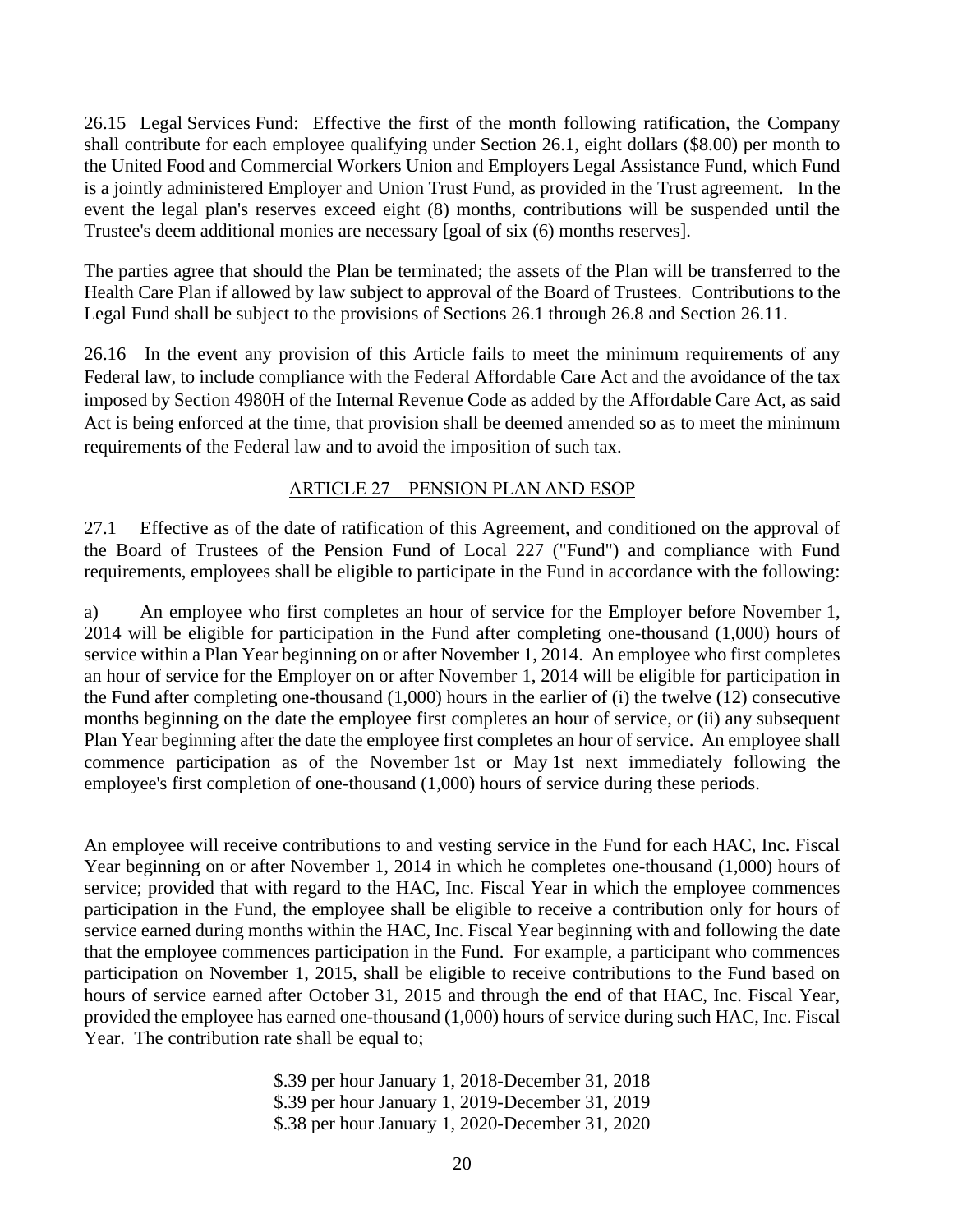#### \$.37 per hour January 1, 2021-December 31, 2021

 Thereafter, said contribution rate for employees shall remain \$.37 per hour to the defined pension plan for the term of the agreement.

b) An employee will be one-hundred percent (100%) vested after completing five (5) years of vesting service with the Employer.

c) A contribution shall be made for hours worked, vacations, holidays, and other paid leaves of absence. Eligible employees will receive a contribution for each hour as determined under this Article, but such hours shall be capped at forty (40) hours each week.

27.2 Members of the Bargaining Unit covered by this Agreement will be allowed to participate in the HAC, Inc. Stock Ownership Plan on the terms provided in the Plan documents, based on the HAC, Inc. date of hire, provided the stores covered by this Agreement, as shown on Exhibit C.

#### ARTICLE 28 – ENTIRE AGREEMENT

<span id="page-23-0"></span>28.1 This Agreement is for its term the final settlement without any further bargaining of all matters that were the subject of proposals the parties made when they bargained this Agreement.

28.2 It is understood and agreed that no past practices, letters of agreement, except for those covered in this Agreement, which were or may have been observed prior to the date of this Agreement, shall have any force or effect on the parties hereto.

28.3 This Agreement may not be modified or terminated orally, and no modification, termination or waiver shall be valid unless in writing and signed by the party against whom the same is sought to be enforced.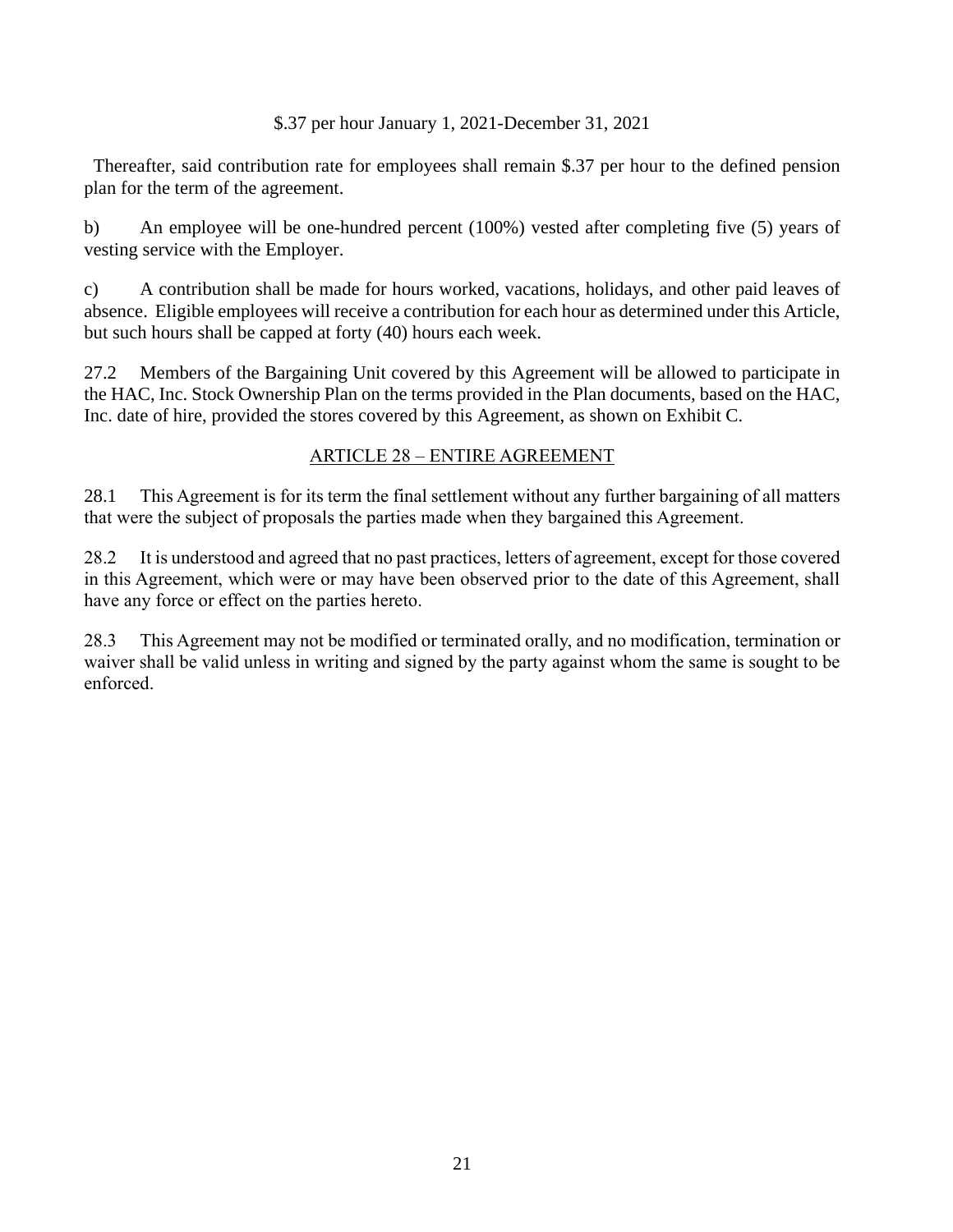#### ARTICLE 29 – TERM OF AGREEMENT

<span id="page-24-0"></span>29.1 This Agreement shall continue in effect from the  $21<sup>st</sup>$  day of March 2021 to the  $23<sup>rd</sup>$  day of March 2024 and shall automatically be renewed from year to year thereafter unless either party serves notice in writing to the other party sixty (60) days prior to the expiration date or prior to any anniversary thereafter of a desire for termination of or for changes in the Agreement.

IN WITNESS WHEREOF, the said parties have caused duplicate copies to be executed by their duly authorized agents:

\_\_\_\_\_\_\_\_\_\_\_\_\_\_\_\_\_\_\_\_\_\_\_\_\_\_ \_\_\_\_\_\_\_\_\_\_\_\_\_\_\_\_\_\_\_\_\_\_\_\_\_\_\_\_\_

HAC Inc. UNITED FOOD & COMMERCIAL WORKERS, LOCAL 1996 AFL-CIO & CLC

John Cripe. Eric Taylor HAC Inc. UFCW Local 1996

Sherri Kudron Maria Davenport

\_\_\_\_\_\_\_\_\_\_\_\_\_\_\_\_\_\_\_\_\_\_\_\_\_\_ \_\_\_\_\_\_\_\_\_\_\_\_\_\_\_\_\_\_\_\_\_\_\_\_\_\_\_\_ VP of Human Resources Director of Collective Bargaining

Human Resources Senior Retail Servicing Director HAC Inc. UFCW Local 1996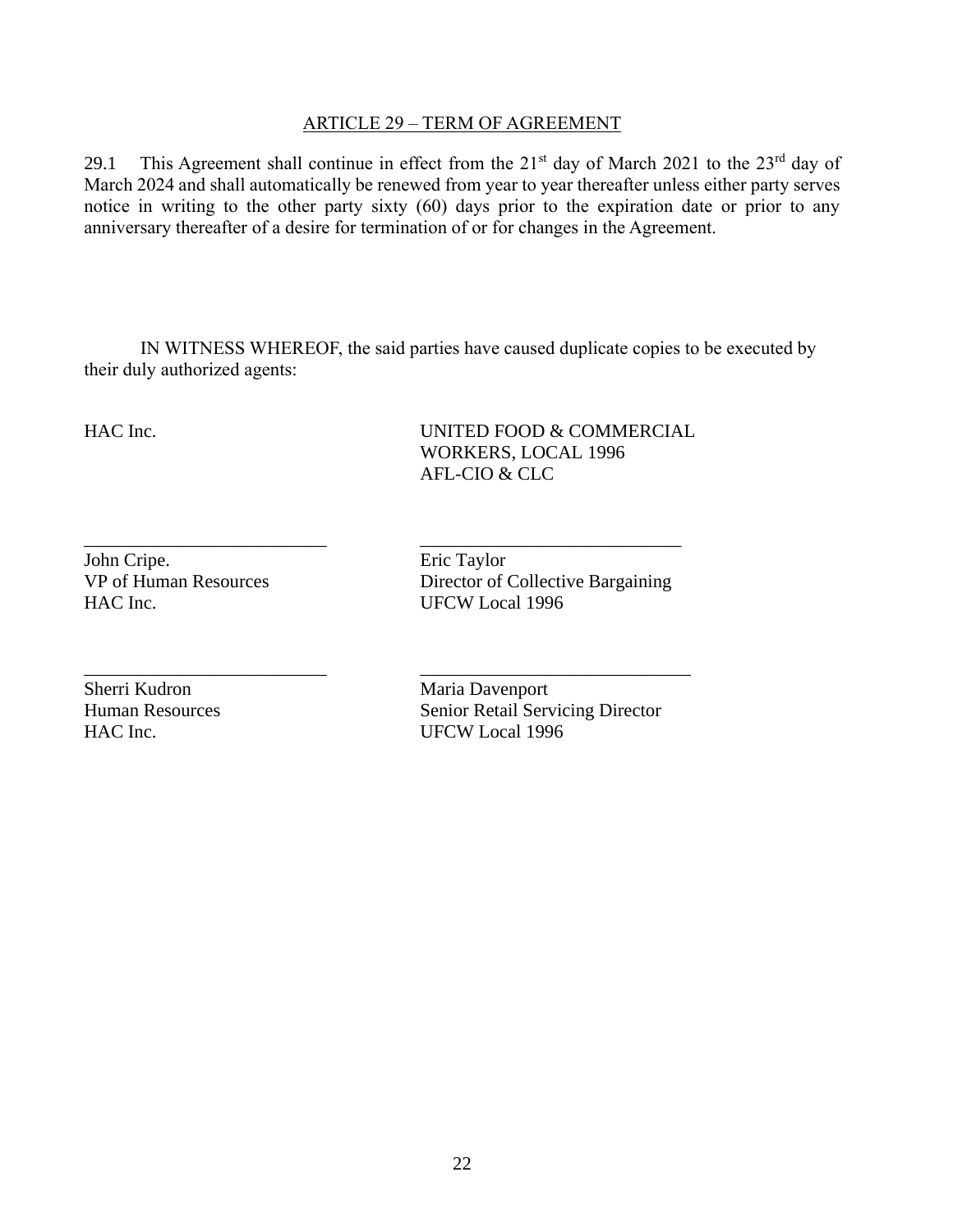## EXHIBIT A - CLASSIFICATIONS

<span id="page-25-0"></span>Courtesy Clerk Food Clerk Bakery/Deli Clerk Produce Clerk Meat Clerk Assistant Department Manager Cake Decorator Scan Clerk Inventory Control Clerk Frozen Food/Dairy Manager Meat Cutter Meat Apprentice

In the event the Employer established a new classification, it will discuss the appropriate rate of pay with the Union.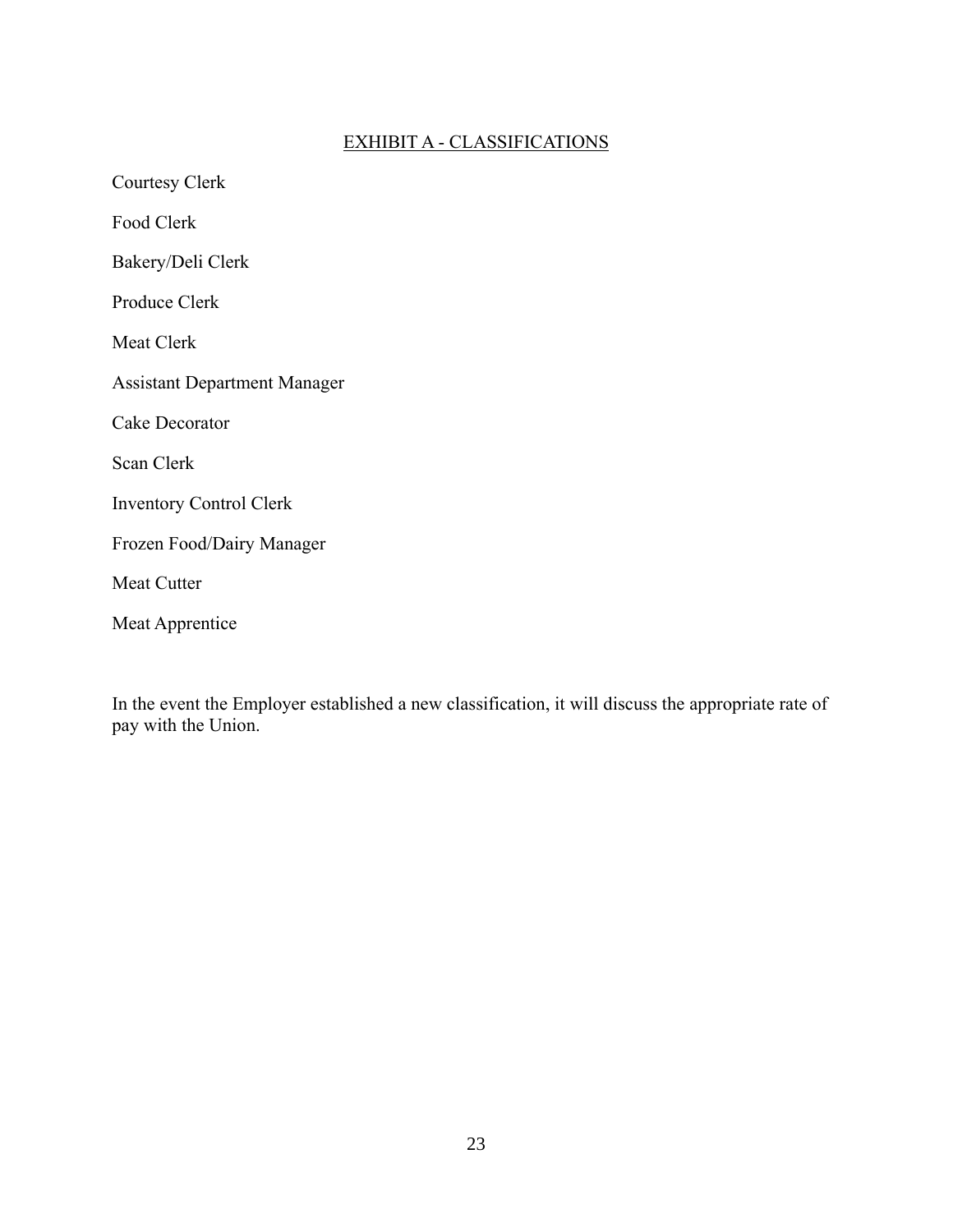#### EXHIBIT B - WAGES

<span id="page-26-0"></span>The following scale of wages shall be in effect for employees covered by this contract. These rates will take effect on the date shown below. The months of employment shall be determined from the date of hire with HAC, Inc., or its predecessors for the stores covered by this Agreement, whichever is earlier, provided that employees earning more than the rates shown below for their months of employment shall be frozen at that rate until their date of service would result in an increase, and provided further that if an employee is earning less than the rate shown below for their months of employment he shall move to the corresponding rate equal to tenure in Exhibit B, and increases will commence from that rate. Part-time employees will be capped at 42 months of employment with HAC, Inc.

Employees who are receiving hourly rates in excess of the rates shown below will receive no further increases until their rate for their time in grade catches up to the rate shown below. Further, if the Federal minimum wage rate is increased, employees who receive wage increases as a result will receive no further increases until their time in grade wage shown above is higher than the Federal minimum wage rate.

| <b>Courtesy Clerks</b> |        | 7/24/2022 | 7/23/2023 |
|------------------------|--------|-----------|-----------|
| <b>Start</b>           | \$7.75 | \$7.80    | \$7.85    |
| 12 months              |        | \$8.30    | \$8.35    |

| Clerks: Food,<br>Bakery/Deli, Produce &<br>Meat | 7/11/2021 | 7/24/2022 | 7/23/2023 |
|-------------------------------------------------|-----------|-----------|-----------|
| <b>Start</b>                                    | \$7.95    | \$8.20    | \$8.55    |
| 12 PT/FT                                        | \$8.45    | \$8.70    | \$9.05    |
| 18 PT/FT                                        | \$8.95    | \$9.20    | \$9.55    |
| 30 PT/FT                                        | \$9.45    | \$9.70    | \$10.05   |
| 36PT/FT                                         | \$9.95    | \$10.20   | \$10.55   |
| 42 PT/FT                                        | \$10.45   | \$10.70   | \$11.05   |
| 48 FT                                           | \$10.95   | \$11.20   | \$11.55   |
| 54 FT                                           | \$11.75   | \$12.00   | \$12.35   |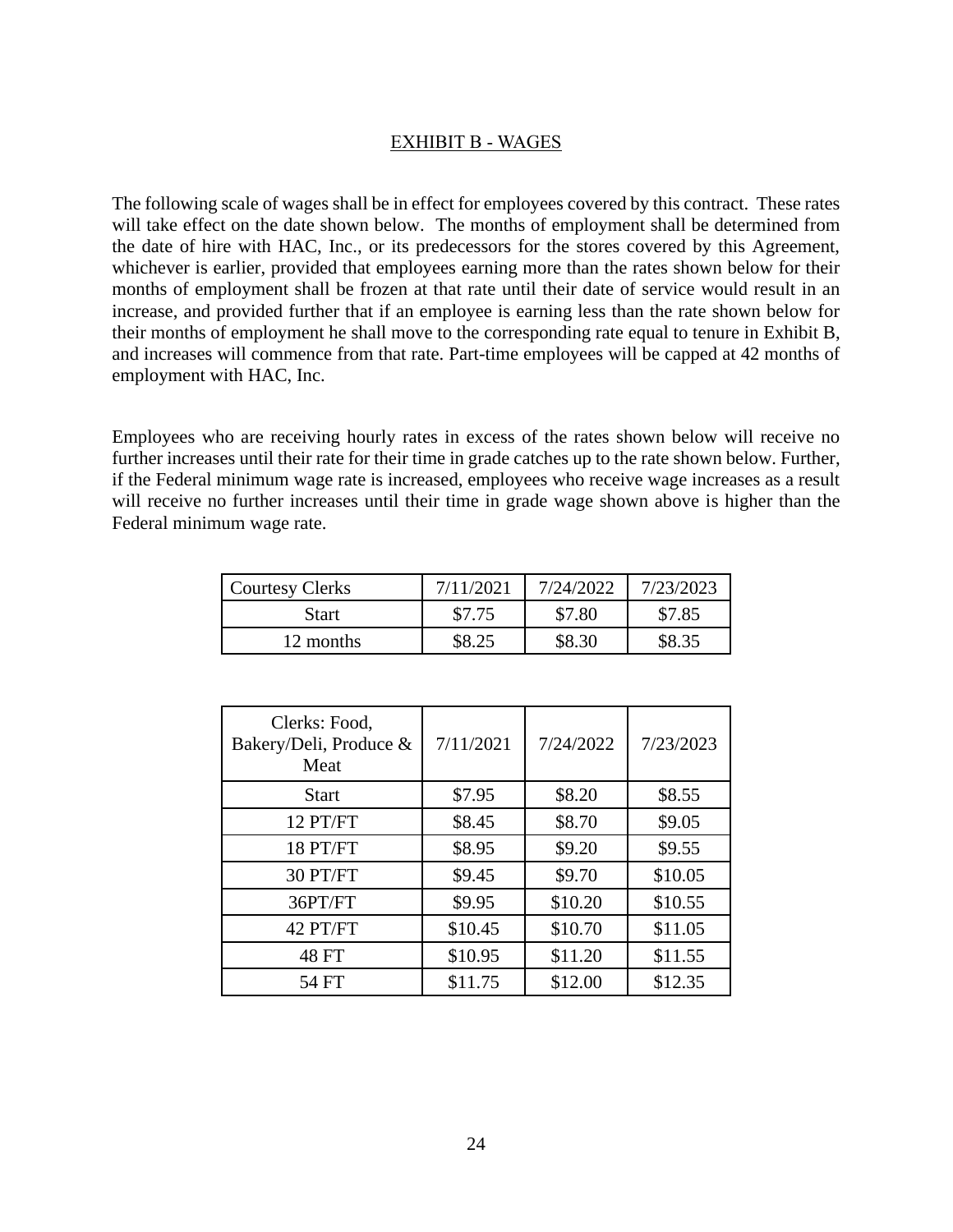| Asst. Dept. Mgrs.; Cake<br>Decorator; Sean File<br>Maint. Clerk; Inv.<br>Control Clerk; FF/<br>Dairy Mgr. | 7/11/2021 | 7/24/2022 | 7/23/2023 |
|-----------------------------------------------------------------------------------------------------------|-----------|-----------|-----------|
| 0-124,999K                                                                                                | \$11.80   | \$12.05   | \$12.40   |
| <b>Budgeted sales</b>                                                                                     |           |           |           |
| 125-199,999K                                                                                              | \$12.10   | \$12.35   | \$12.70   |
| <b>Budgeted sales</b>                                                                                     |           |           |           |
|                                                                                                           |           |           |           |
| $M = 10$                                                                                                  | 7/11/2021 | 7/21/2022 | 7.02.0002 |

| <b>Meat Cutters</b> | 7/11/2021 | 7/24/2022 | 7/23/2023 |
|---------------------|-----------|-----------|-----------|
| <b>Start</b>        | \$13.00   | \$13.25   | \$13.60   |
| 12                  | \$13.50   | \$13.75   | \$14.10   |
| 24                  | \$14.00   | \$14.25   | \$14.60   |
| 36                  | \$14.60   | \$14.85   | \$15.20   |

| Meat Apprentice | 7/11/2021 | 7/24/2022 | 7/23/2023 |
|-----------------|-----------|-----------|-----------|
| <b>Start</b>    | \$9.50    | \$9.75    | \$10.10   |
| 12              | \$10.25   | \$10.50   | \$10.85   |
| 24              | \$11.00   | \$11.25   | \$11.60   |
| 36              | \$12.00   | \$12.25   | \$12.60   |
|                 |           |           |           |

At the sixty (60) months the apprentice will go to the cutter rate if they successfully pass a cutting test administered by a company meat specialist and if there is an opening for a cutter that the apprentice will accept.